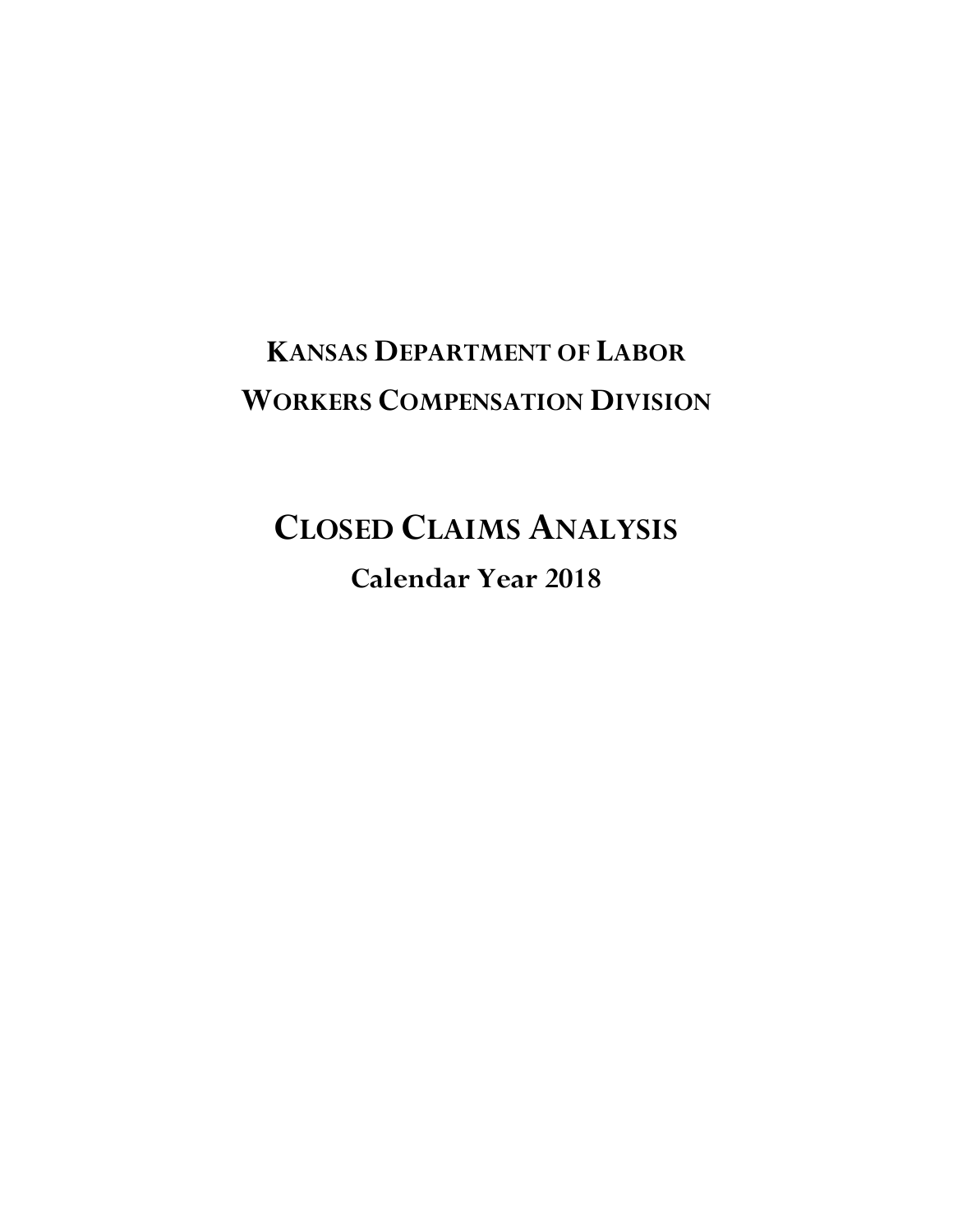

## TABLE OF CONTENTS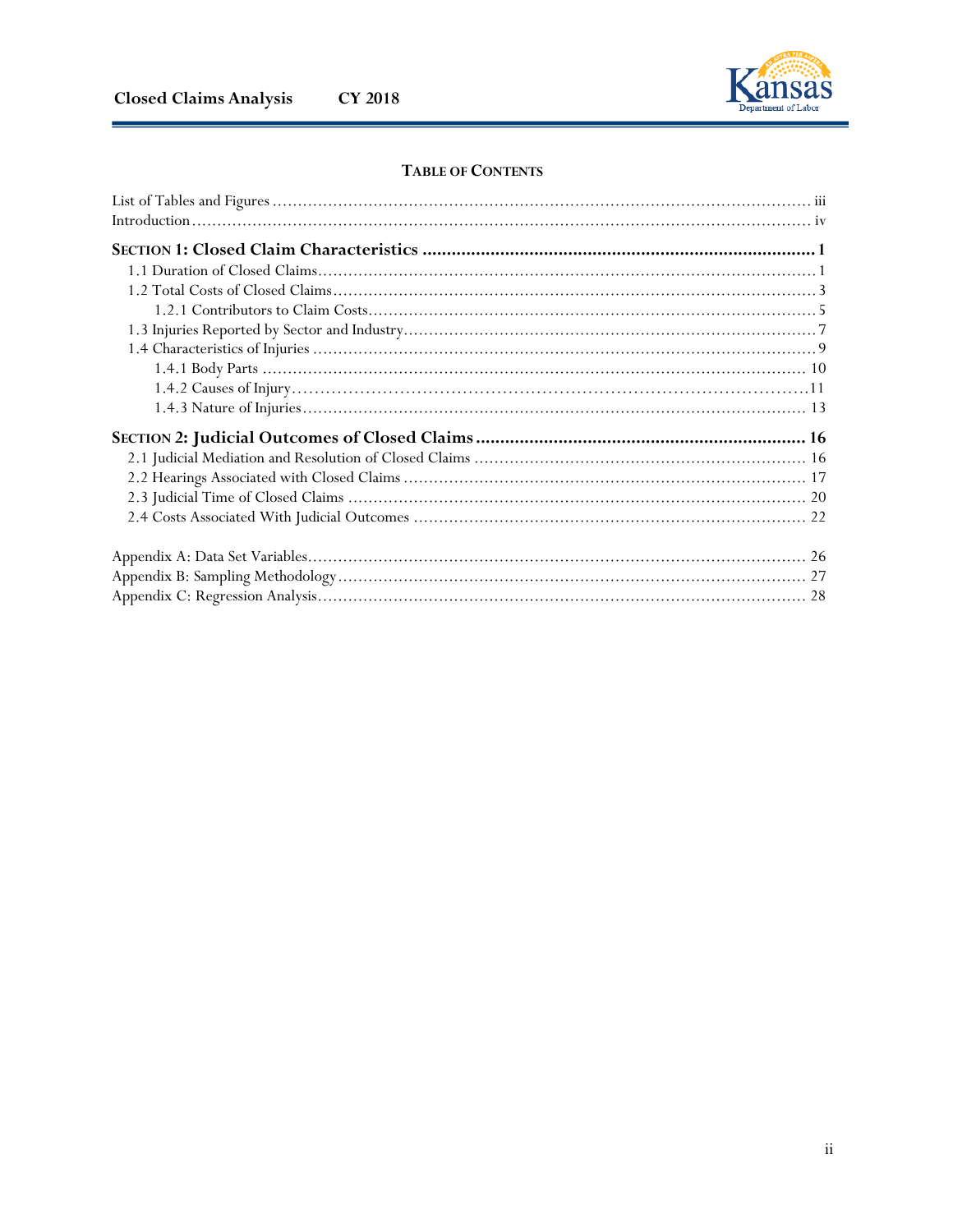

## **LIST OF TABLES AND FIGURES**

## **TABLES**

| 2.1 Count of Claims by Number of Hearings, with Cumulative Percentage of Judicially Mediated Claims  19 |  |
|---------------------------------------------------------------------------------------------------------|--|
| 2.2 Count of Claims by Length of Judicial Time in Years, with Cumulative Percentage of Total  21        |  |
|                                                                                                         |  |
|                                                                                                         |  |

## **FIGURES**

| 1.1 |                                                                                                           |  |
|-----|-----------------------------------------------------------------------------------------------------------|--|
| 1.2 |                                                                                                           |  |
| 1.3 |                                                                                                           |  |
| 1.4 |                                                                                                           |  |
| 1.5 |                                                                                                           |  |
| 1.6 |                                                                                                           |  |
| 1.7 |                                                                                                           |  |
| 1.8 |                                                                                                           |  |
| 1.9 |                                                                                                           |  |
|     | 1.10 Top Ten Sectors Contributing Injury Reports by Percentage of Total Injuries Reported7                |  |
|     | 1.11 Manufacturing Industries that Report Injuries, as a Percentage of all Manufacturing Sector Reports 8 |  |
|     |                                                                                                           |  |
|     |                                                                                                           |  |
|     |                                                                                                           |  |
|     |                                                                                                           |  |
|     |                                                                                                           |  |
| 2.1 |                                                                                                           |  |
| 2.2 |                                                                                                           |  |
| 2.3 |                                                                                                           |  |
| 2.4 |                                                                                                           |  |
| 2.5 |                                                                                                           |  |
| 2.6 |                                                                                                           |  |
| 2.7 | Overall Mean and Median Judicial Time in Days (Excluding Undocketed Settlements)  22                      |  |
| 2.8 |                                                                                                           |  |
| 2.9 |                                                                                                           |  |
|     |                                                                                                           |  |
|     |                                                                                                           |  |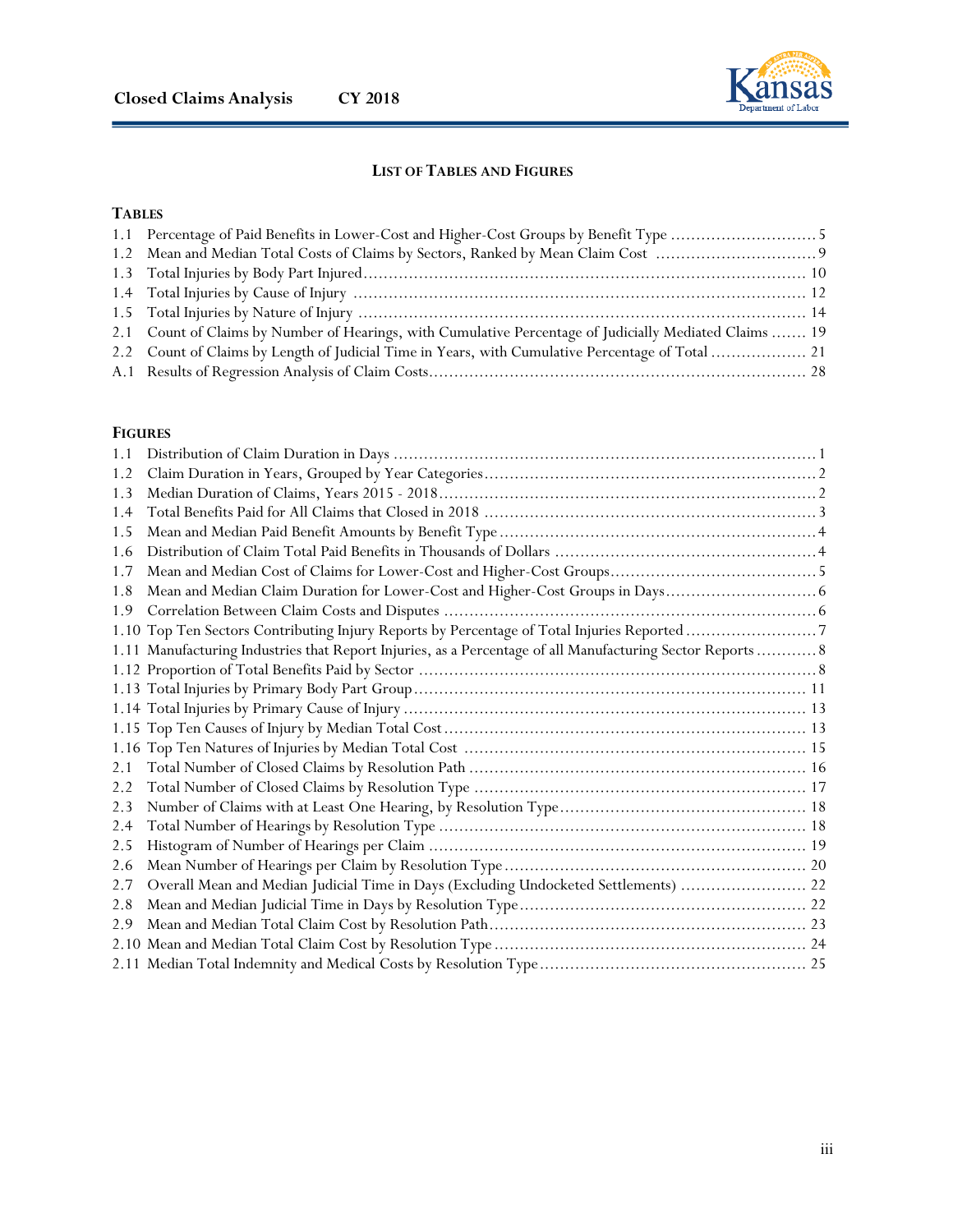

## **Introduction**

 $\overline{a}$ 

This study presents an analysis of a sample of Workers Compensation claims that were closed by their respective claims administrators during Calendar Year (CY) 2018. Not every injury results in a claim for indemnity benefits, but those that do allow our division to collect information about the costs of those claims. When no further payments are expected on a claim, a final report (FN) is submitted that details the total of all benefits and expenses paid to date.<sup>[1](#page-3-0)</sup> The final reports allow us to examine claims in terms of the benefits paid on behalf of the insured from start to finish.

The data for the present study consist of a sample of 1000 claims taken from the set of all claims that closed in 2018 (the initial data set), excluding claims that did not meet certain restrictions, outlined in Appendix B.<sup>[2](#page-3-1)</sup> A closed claim is any claim reporting at least one indemnity payment for which an FN has been submitted. See Appendix B for sample rationale and methodology.

Payment information was collected from the FN for each claim, while basic information pertaining to the claimant and the circumstances and nature of the injury were collected from First Reports of Injury (FROIs). For claims which had outcomes that were mediated by the judicial process, information pertaining to judicial oversight of claims was gathered from the internal Workers Compensation system for tracking claims. For descriptions of specific variables, see Appendix A.

<span id="page-3-0"></span> $1$  Certain assumptions and limitations are worth noting. Because the state of Kansas legislates the actions that employers and employees must take when a workplace injury takes place, we assume that injuries are reported honestly by both employees and their employers. EDI industry implementation standards, together with Kansas legislation, determine the sequencing of EDI files as well as which information is mandatory on a claim file. We, therefore, assume that claim administrators have received the training needed to submit correct claim and payments information to our division. We assume that when an FN is filed, no further payments are anticipated. It should be noted that this is not always the case, as claims may be reopened for various reasons, but we assume that this is true at the time of reporting.

<span id="page-3-1"></span><sup>&</sup>lt;sup>2</sup> Because a lag can exist between when an FN report was created and when it is received by our division, we define the set of FNs by the date they were generated in the Electronic Data Interchange (EDI) system, which is not necessarily the date it was created.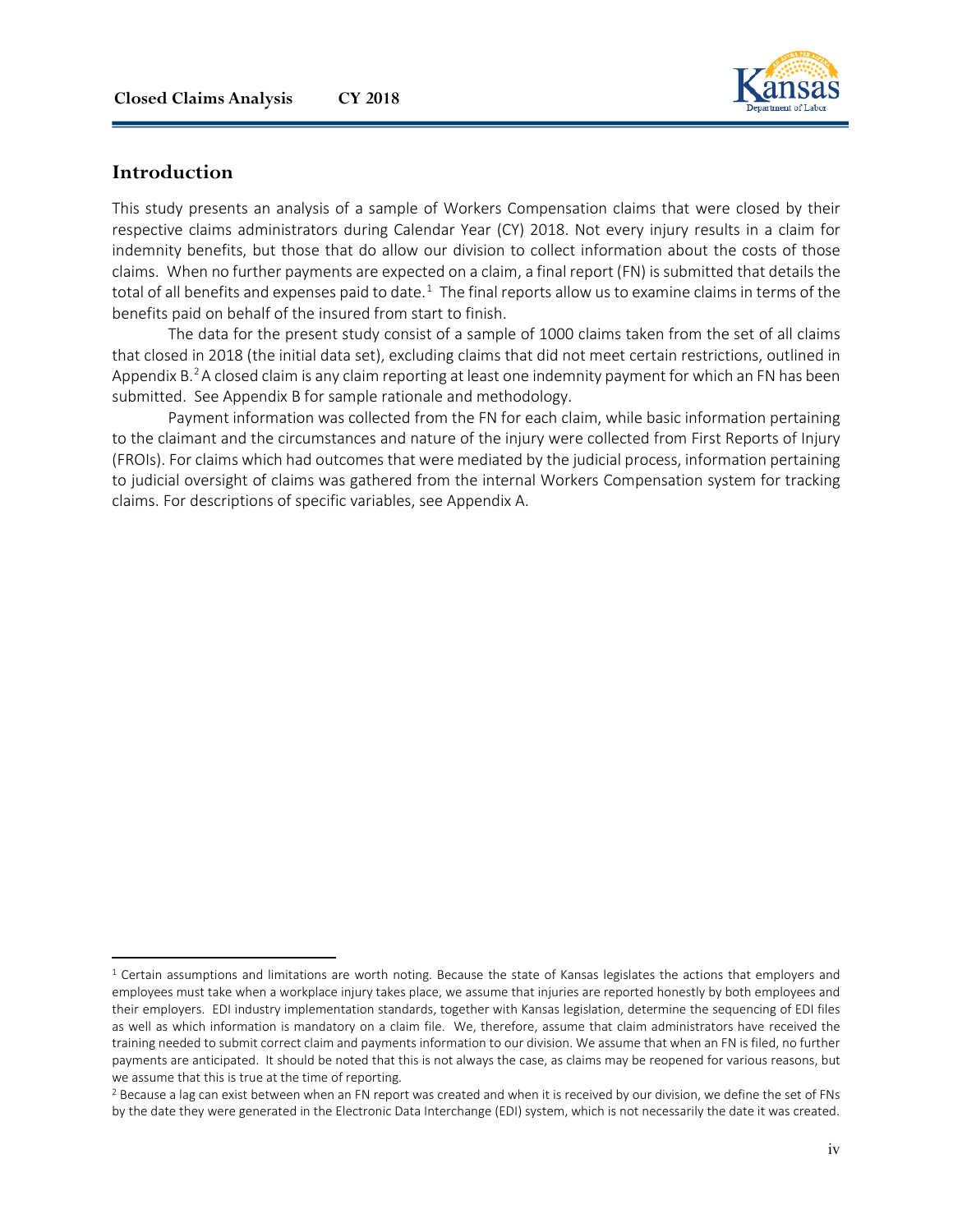

## **1. Characteristics of Closed Claims**

## **1.1 Duration of Closed Claims**

Duration is defined as the number of days from the date that the injury is reported to the date that the final report is filed. Of the 1000 claims in this study, the mean duration is 541 days while the median is 405 days. The Figure 1.1 illustrates the distribution of the duration of claims in our sample set in terms of the number of days the claim remains open. Note that the mean duration is heavily influenced by a small percentage of claims that take several years to close, while most claims close in a much shorter time period. For this reason, the median is the more salient measure of duration.





Figure 1.2 shows the duration of claims by years instead of days. The year groupings have been chosen to highlight the distribution of claim duration data. In the sample set of 1000 closed claims, the number of claims that closed in one year or less was 445, or 44.5 percent. This makes sense as the median, or 50 percent, is equal to 405 days. The majority of claims closed in less than 2 years (73.7 percent, or 737 claims) while only 2.7 percent of claims (27 claims) remained open for several years.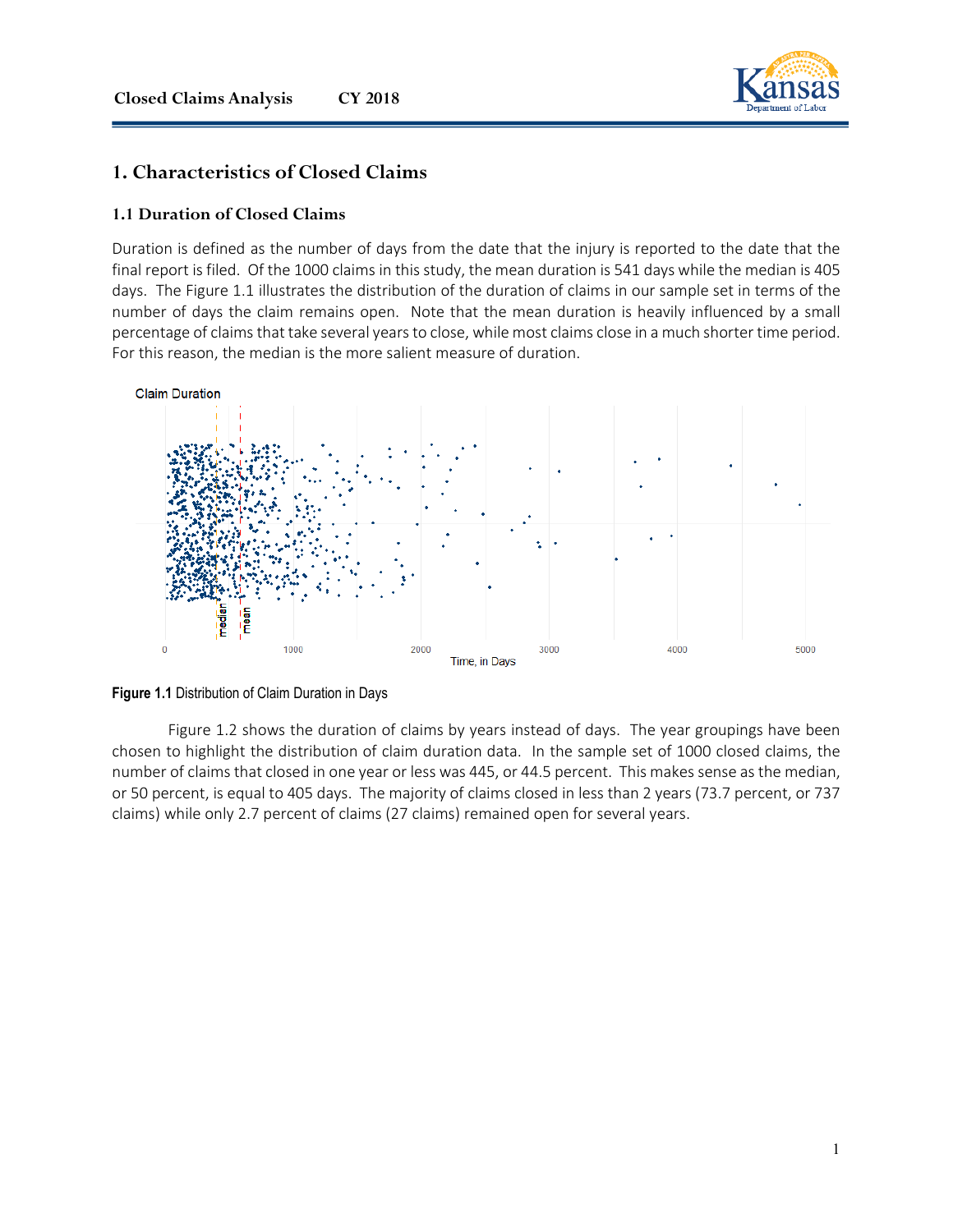



**Figure 1.2** Claim Duration in Years, Grouped by Year Categories

The Workers Compensation Division has reported the median duration of a claim since 2015 and that data is plotted in Figure 1.3 for the years 2015-2018. The median duration of a claim has stayed approximately the same for four consecutive years. Note that the axis begins at 200 and not zero.



**Figure 1.3** Median Duration of Claims, Years 2015 - 2018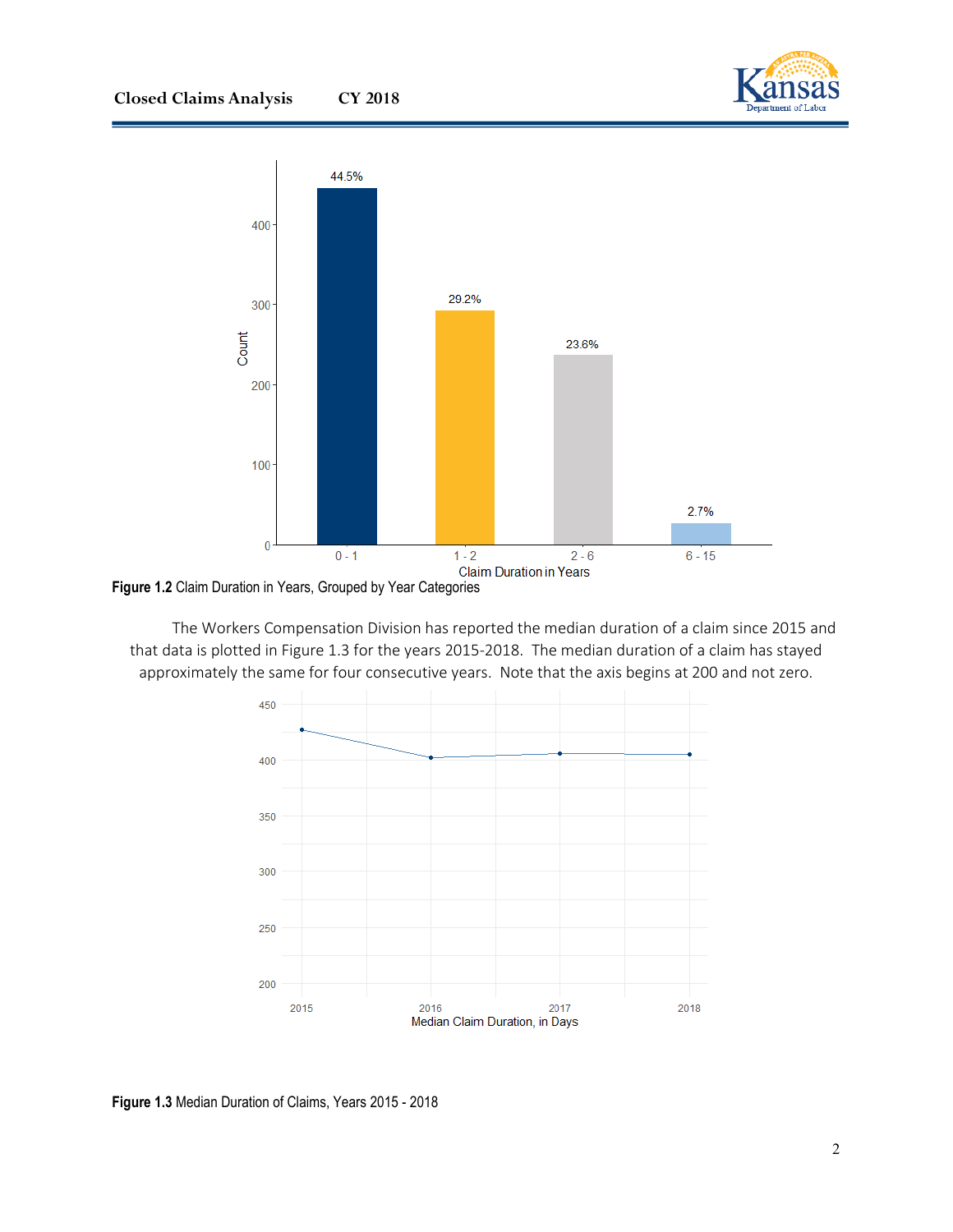

## **1.2 Total Costs of Closed Claims**

The total reported cost of benefits associated with indemnity claims that closed in calendar year 2018 was \$175,970,639. Medical benefits comprised the greatest share of this cost at 51.1 percent, followed by indemnity benefits at 44.7 percent, legal benefits at 4 percent and other benefits at 0.3 percent. Figure 1.4 illustrates total benefits paid on behalf of insurers for claims with reported indemnity benefits that closed in 2018. The total amount is given, as well the percentage that each type of expense represents of the total. Note that the medical benefits stated below are the medical benefits reported on *indemnity* claims and not claims that report only medical benefits.



#### **Figure 1.4** Total Benefits Paid for All Claims that Closed in 2018

In terms of individual claims, the mean cost of a claim in our 2018 sample set was \$30,589.38 while the median cost was \$16,412.21. The cost of an individual claim is defined as the total dollar amount of all expenses and indemnity payments incurred during the life of a claim. Legal and other (nonmedical, -indemnity, or -legal) benefit types on a claim had median values of \$0. This means that, while a few claims did incur legal and other expenses, the typical claim that closed in 2018 did not involve insurer-paid benefits not categorized as indemnity or medical. Figure 1.5 illustrates mean and median benefits by benefit type paid for the sample set of claims closing in calendar year 2018.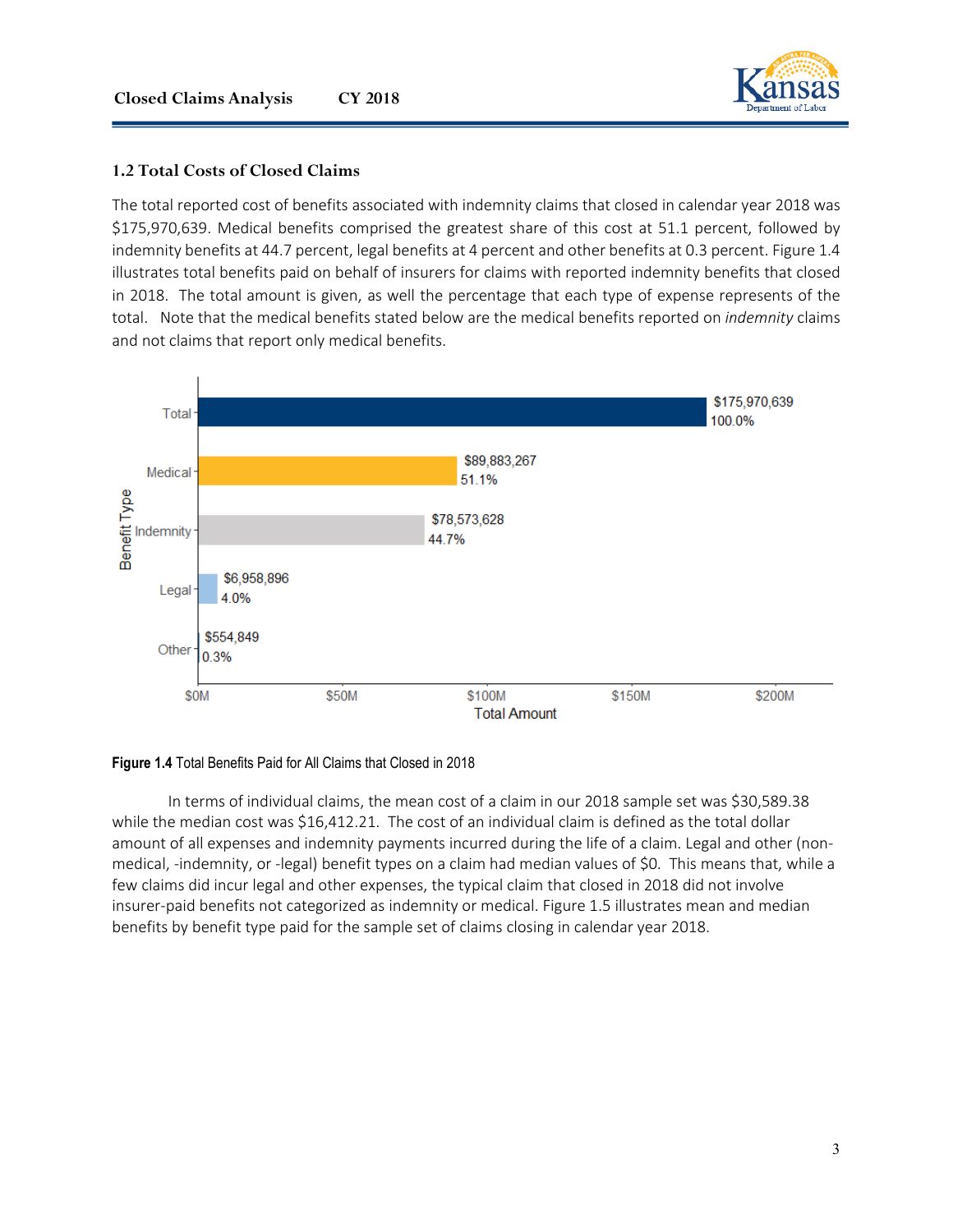



#### **Figure 1.5** Mean and Median Paid Benefit Amounts by Benefit Type

Note that the mean paid benefit amount of a claim is greater than the median paid benefit amount of a claim for both medical and indemnity benefits. This is because the mean paid amount of benefits, like mean duration, is influenced by a small percentage of very expensive claims. This positively skewed distribution of cost data is typical as there are generally a small percentage of costly claims in any given report year. For this reason, the median paid benefit amount is generally regarded as more informative than the mean. Figure 1.6 illustrates the distribution of the total costs of claims data and demonstrates the similarity between the cost data and the duration data.



**Figure 1.6** Distribution of Claim Total Paid Benefits in Thousands of Dollars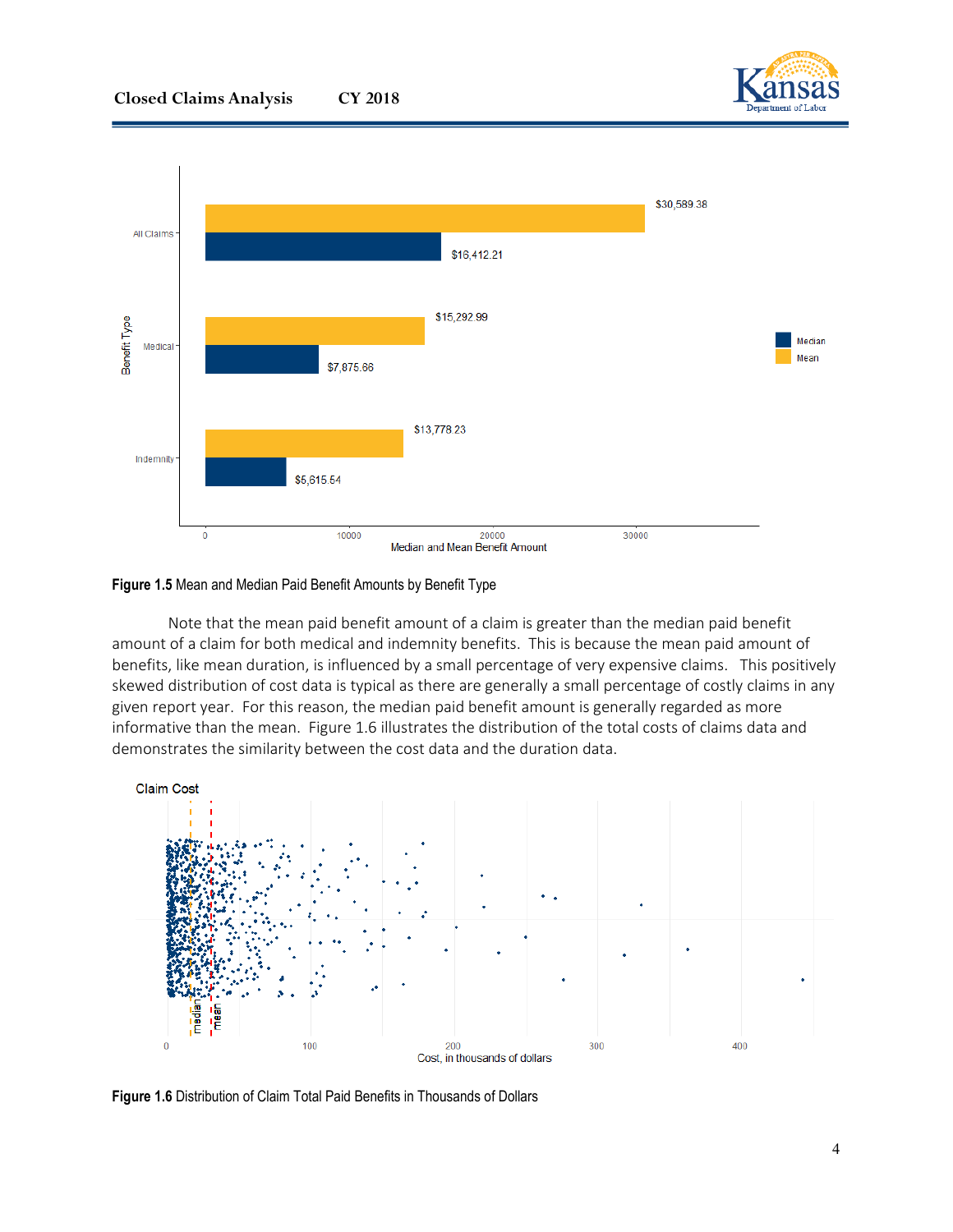

## **1.2.1 Contributors to Claim Cost**

To better understand what contributes to the cost of a claim, the data is divided into percentiles by the total paid benefits of a claim. The lower 3 quartiles are aggregated to represent claims whose costs fall into the lower 75 percent of the distribution. The upper quartile represents claims whose costs fall into the highest quarter (25<sup>th</sup> percentile) of the distribution. The lower-cost claims set includes claims whose paid benefits total \$37,713.00 or less and the higher-cost claims set include claims that total greater than \$37,713.00. Fatal injuries are removed from the dataset before dividing into percentiles since fatalities are uncommon and expensive and could skew the characteristics of the higher-cost claims. The mean and median of each group is shown in Figure 1.7. Note that each group exhibits similar distributional properties as the entire sample set in which the mean is greater than the median.



**Figure 1.7** Mean and Median Cost of Claims for Lower-Cost and Higher-Cost Groups

When the costs are examined in terms of benefits paid in each group, both groups display nearly the same proportions of paid benefit amounts by each benefit type. Medical paid benefits are a slightly greater percentage of total paid benefits in the higher-cost claims, but only by 3 percent. In other words, the higher-cost claims group does not exhibit significantly greater paid benefit amounts in a specific benefit type.

|           | <b>High Cost</b> | <b>Low Cost</b> |
|-----------|------------------|-----------------|
| Indemnity | 45.7%            | 47.0%           |
| Medical   | 49.6%            | 47.0%           |
| Legal     | 4.4%             | 5.2%            |
| Other     | 0.3%             | 0.7%            |

**Table 1.1** Percentage of Paid Benefits in Lower-Cost and Higher-Cost Groups by Benefit Type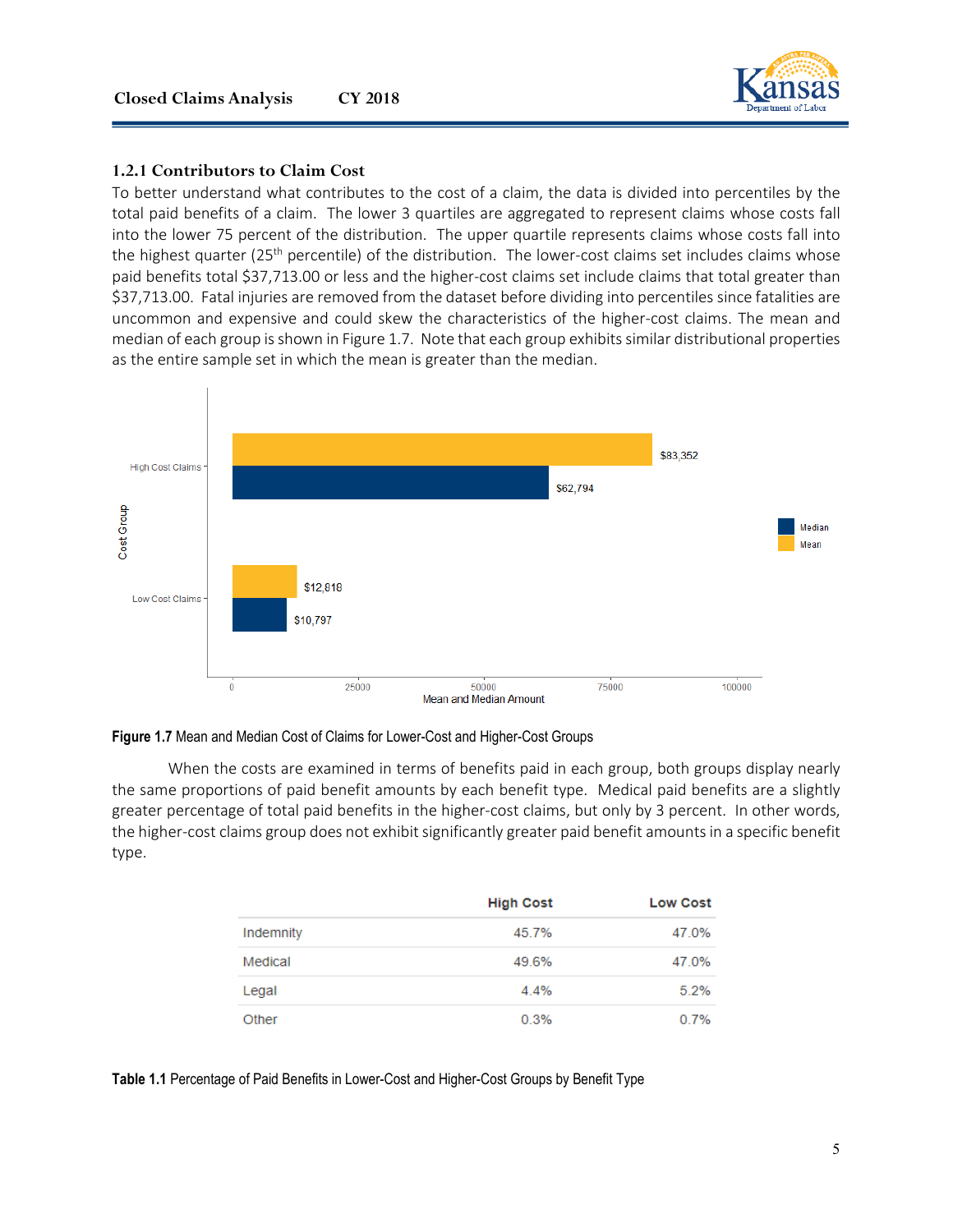![](_page_9_Picture_1.jpeg)

One characteristic that higher cost claims do exhibit is longer claim duration. The mean and median duration of claims for higher and lower cost claims are shown in Figure 1.8. The total cost of a claim is positively correlated with claim duration ( $r = 0.67$ ), meaning that there is a moderately strong relationship between the movement in claim cost as related to the movement in claim duration. This makes sense as the longer the claim remains open, the more costs may be associated with it.

![](_page_9_Figure_3.jpeg)

**Figure 1.8** Mean and Median Claim Duration for Lower-Cost and Higher-Cost Groups in Days

Claim total cost is also positively, moderately correlated with whether the claim was disputed ( $r =$ 0.55). Figure 1.9 illustrates the relationship between the cost of a claim and a dispute. The light blue color indicates that no dispute is present (dispute = 0) and the darker blue color indicates a dispute (dispute = 1). The cost of a claim is a log variable and it increases with movement to the right. The graph shows that as the cost of a claim increases, the likelihood that a dispute is present also significantly increases. This could also be related to claim duration as a dispute may influence the duration of a claim.

![](_page_9_Figure_6.jpeg)

**Figure 1.9** Correlation Between Claim Costs and Disputes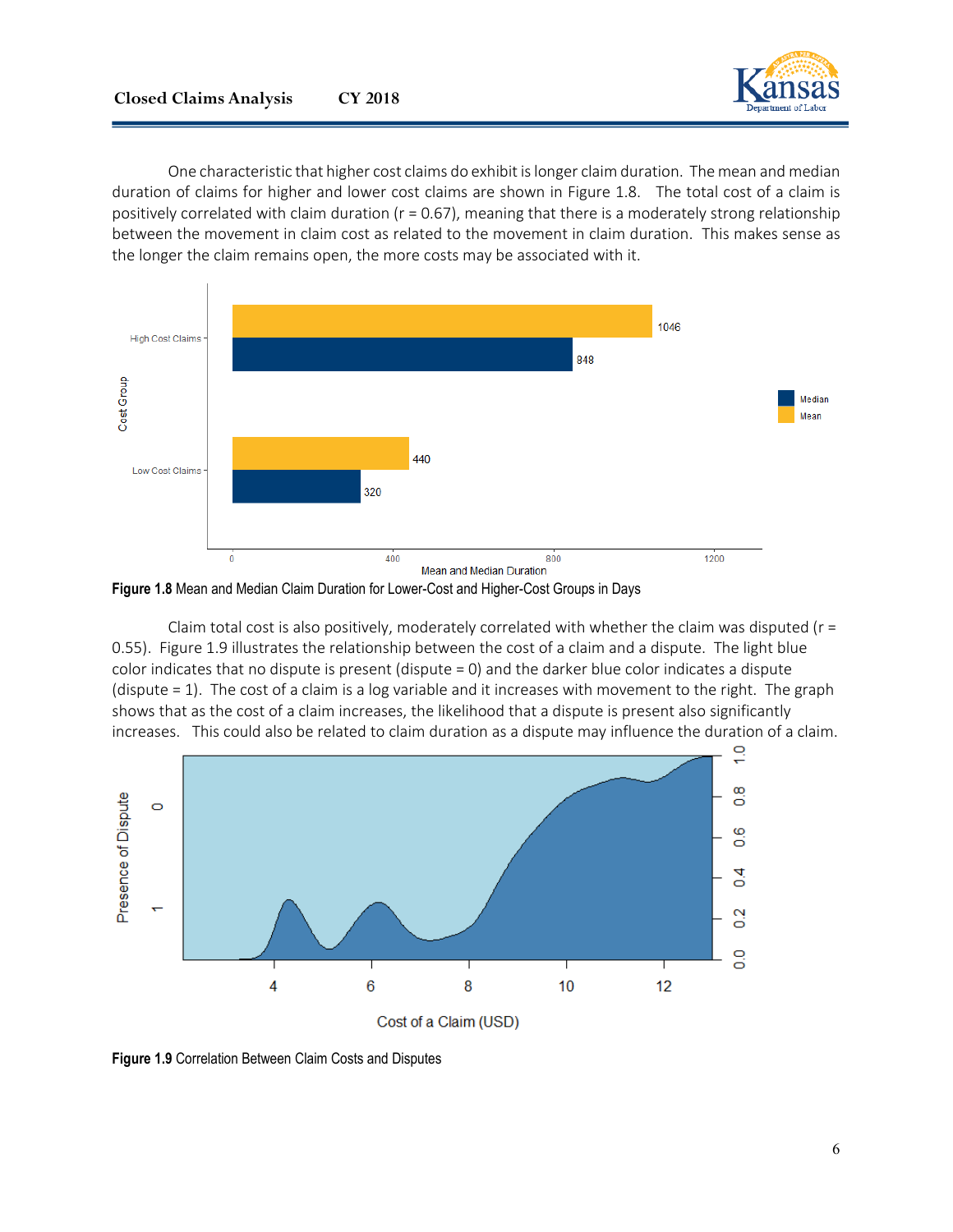![](_page_10_Picture_1.jpeg)

Further correlation and multiple regression analyses were conducted to examine the relationship between total claim cost and various predictors. The results of the regression analysis are provided in Appendix C.

## **1.3 Injuries Reported by Sector and Industry**

In terms of economic sectors that report injuries, nearly one quarter (23.0 percent) of all injuries was reported as occurring in the manufacturing sector. Manufacturing contributes more than twice the amount of claims than the next highest contributor (construction, 9.1 percent). Other top contributing sectors are included in Figure 1.10, which illustrates the percent of injuries contributed by a specific sector as a percentage of all injuries reported for the sample set of claims that closed in 2018.

![](_page_10_Figure_5.jpeg)

![](_page_10_Figure_6.jpeg)

**Figure 1.10** Top Ten Sectors Contributing Injury Reports by Percentage of Total Injuries Reported

When the manufacturing sector claims are disaggregated into the unique manufacturing industries that report injuries, it becomes evident that the aircraft manufacturing industry accounts for most manufacturing claims at 24.3 percent. This is followed by the blind and shade industry (7.8 percent), the animal (except poultry) slaughtering industry (6.5 percent), the farm machinery and equipment industry (5.2 percent), and the metal crown, closure, and other metal stamping (except automotive) industry (3.0 percent).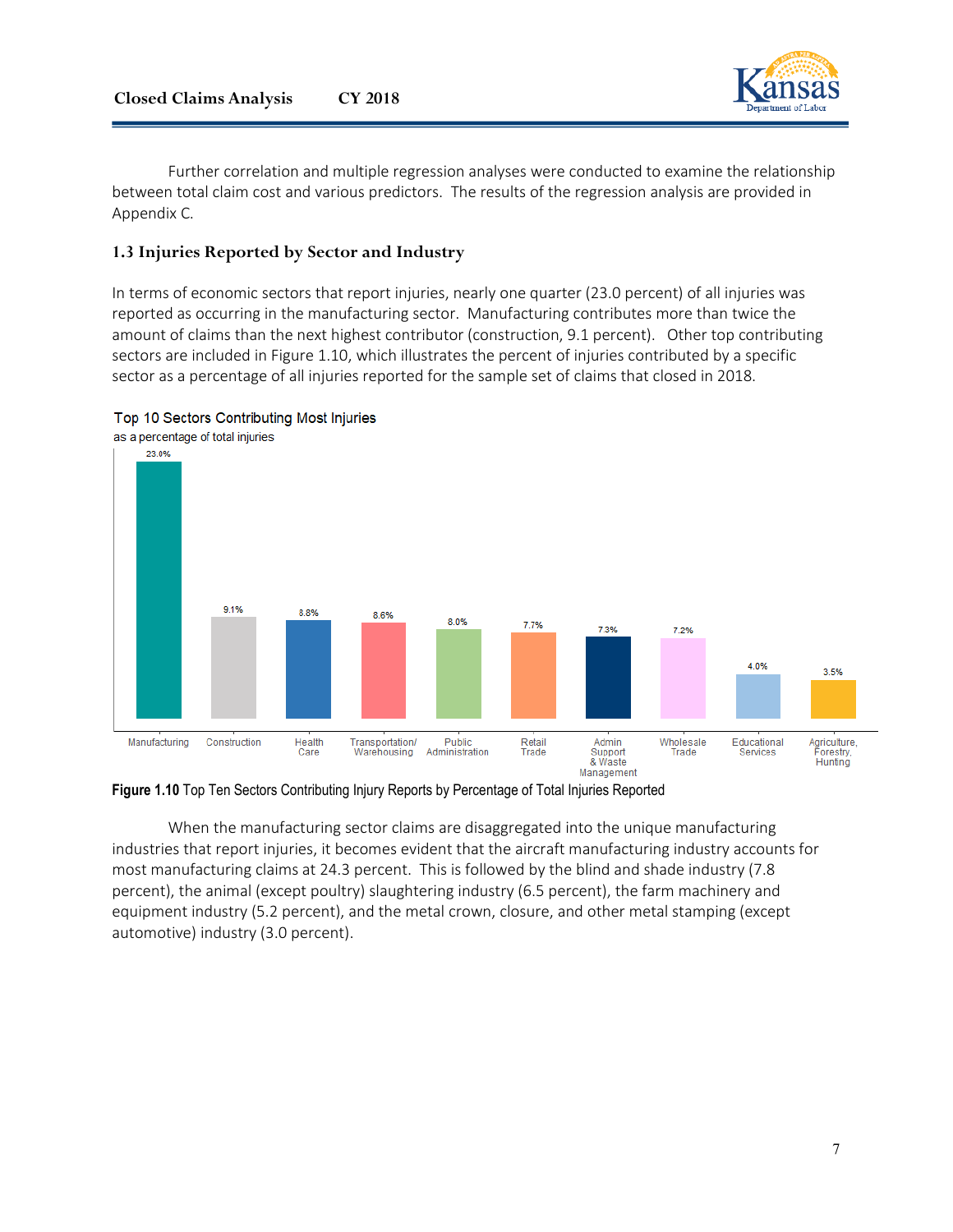![](_page_11_Picture_1.jpeg)

![](_page_11_Figure_2.jpeg)

#### **Figure 1.11** Manufacturing Industries that Report Injuries, as a Percentage of all Manufacturing Sector Reports

As a proportion of the total benefits paid on 2018 closed claims, the manufacturing sector comprised 24.1 percent of total paid benefits, nearly the same proportion as its percentage of the total number of reported injuries. Construction contributed 9.1 percent of total reports of injury (see Figure 1.10), but contributes 13.4 percent to total paid benefits, meaning the construction sector contributes fewer claims than manufacturing, but the claims are more costly than manufacturing claims on average.

![](_page_11_Figure_5.jpeg)

Proportion of Total Benefits Paid by Sector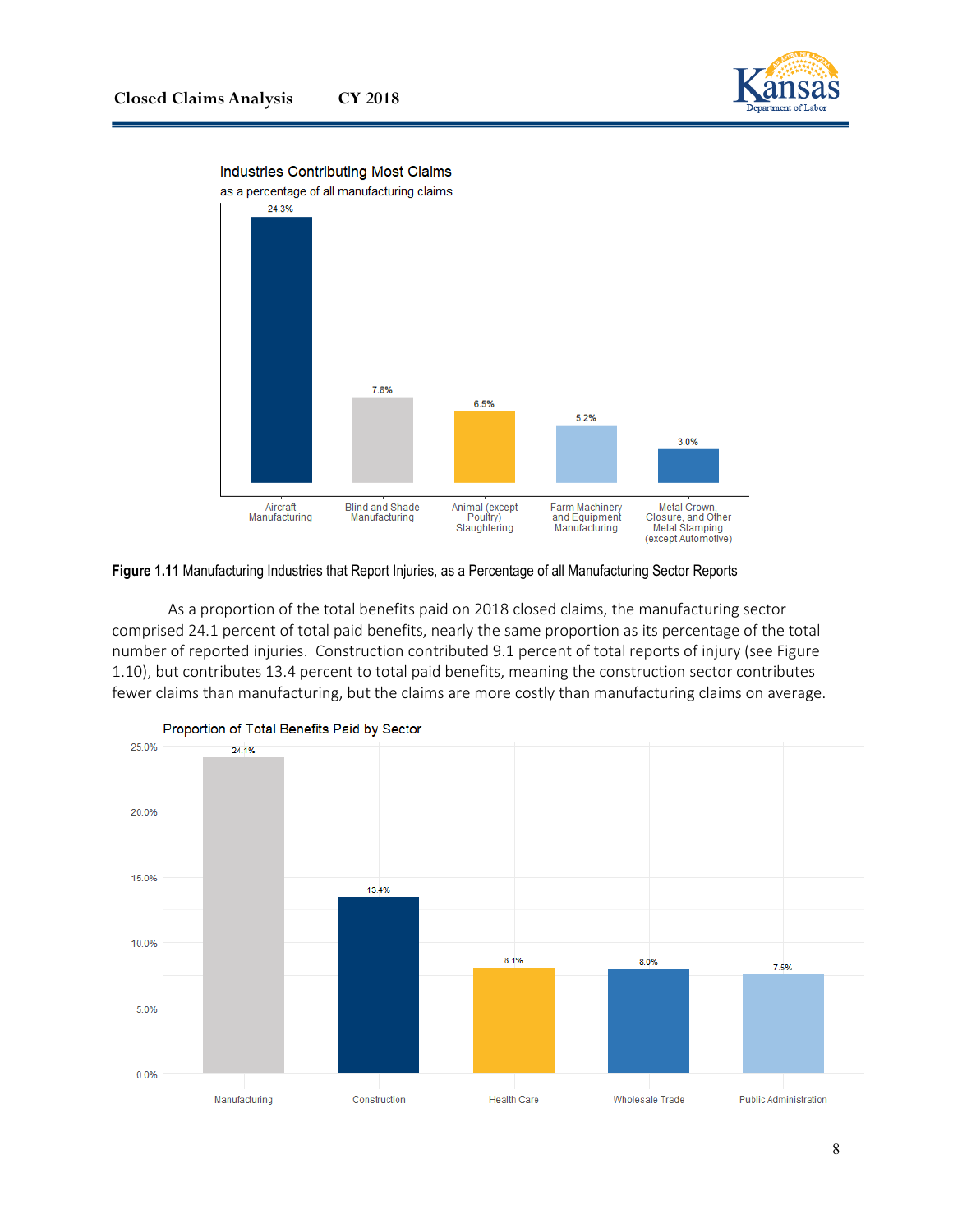![](_page_12_Picture_1.jpeg)

#### **Figure 1.12** Proportion of Total Benefits Paid by Sector

This is apparent when the mean cost of claims is examined by sector. Table 1.3 displays the mean and median indemnity costs by sector, ranked in terms of mean cost. Although manufacturing contributes nearly a quarter of all claims and accounts for nearly a quarter of the total paid benefits in our sample set, it ranks 9th of 18 sectors in terms of mean cost of a claim (\$32,061.79). The construction industry has the highest mean cost of a claim at \$45,202.76.

| <b>Sector</b>                              | <b>Mean Claim Cost</b> | <b>Median Claim Cost</b> |
|--------------------------------------------|------------------------|--------------------------|
| Construction                               | \$45,202.76            | \$25,280.17              |
| Profession, Scientific, Technical Services | \$38,623.15            | \$20,241.93              |
| Finance and Insurance                      | \$36,752.09            | \$19,213.44              |
| <b>Real Estate</b>                         | \$36,723.29            | \$9,119.92               |
| Information                                | \$35,093.67            | \$25,128.13              |
| <b>Wholesale Trade</b>                     | \$33,804.65            | \$19,380.75              |
| Utilities                                  | \$32,862.28            | \$27,341.74              |
| Agriculture, Forestry, Hunting             | \$32,212.24            | \$12,597.79              |
| Manufacturing                              | \$32,061.79            | \$18,532.54              |
| <b>Public Administration</b>               | \$28,866.61            | \$16,968.92              |
| Arts, Entertainment, Recreation            | \$28,539.22            | \$9,171.41               |
| <b>Health Care</b>                         | \$28,131.86            | \$15,815.91              |
| Mining, Oil, Gas                           | \$27,173.49            | \$14,726.43              |
| Admin Support & Waste Management           | \$27,028.62            | \$14,738.10              |
| <b>Educational Services</b>                | \$24,584.21            | \$21,632.49              |
| Transportation/Warehousing                 | \$24,210.56            | \$13,016.92              |
| <b>Retail Trade</b>                        | \$23,891.65            | \$14,838.08              |
| <b>Other Services</b>                      | \$19,448.34            | \$17,255.49              |

#### **Table 1.2** Mean and Median Total Costs of Claims by Sectors, Ranked by Mean Claim Cost

#### **1.4 Characteristics of Injuries**

When claims are filed by trading partners, they must categorize the body part injured, the cause of injury, and the nature of injury. These categories, while not identical across all states, are tracked by Workers Compensation Insurance Organizations (WICOS), and are useful for analysis in many different agencies.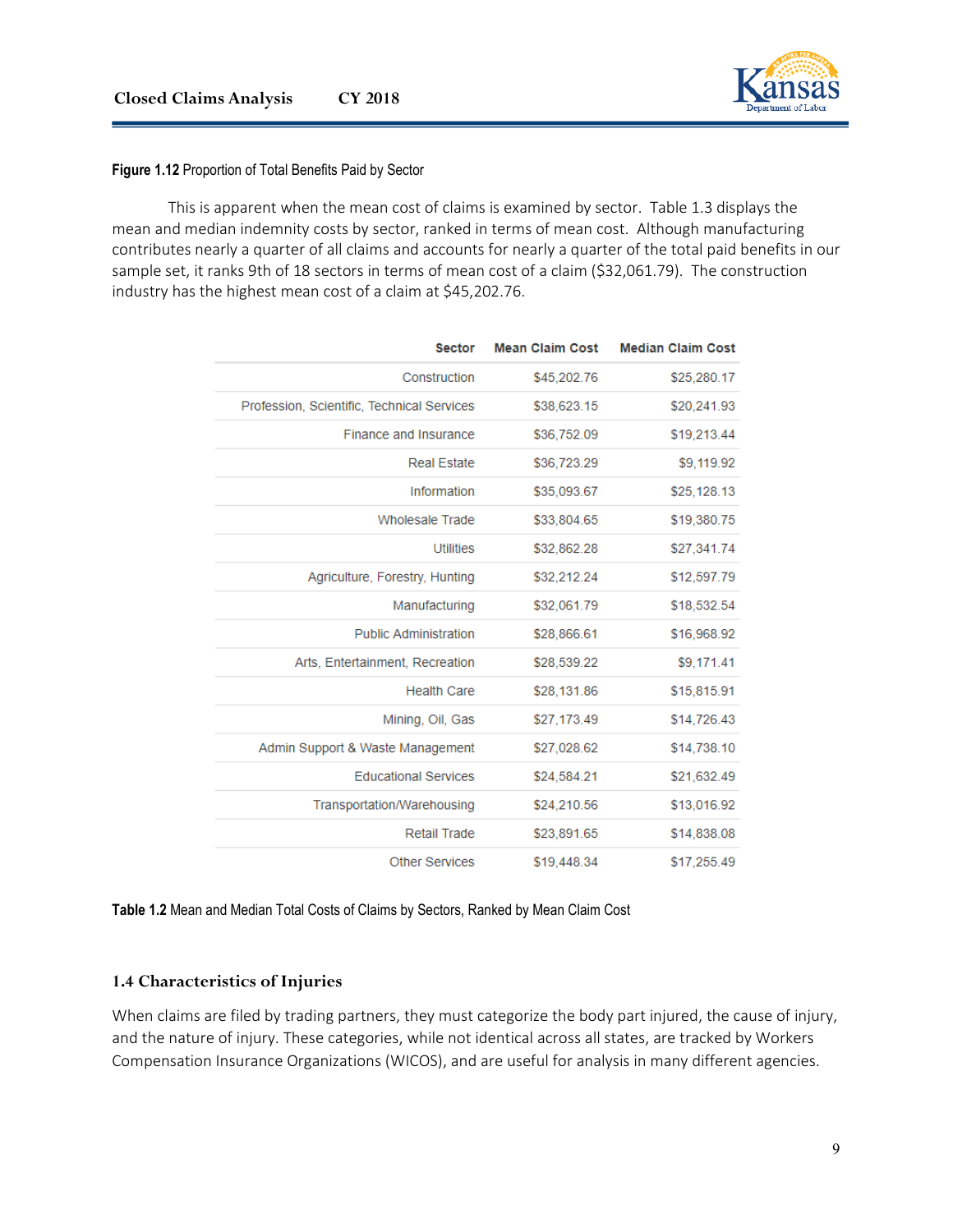![](_page_13_Picture_1.jpeg)

## **1.4.1 Body Parts**

Expectedly, the purpose of the body part category is to identify the physical parts of the body which have sustained injury. For this reason, one can select multiple body parts as well as use codes that indicate "multiple" injuries sustained to a specific region of the body. Figure 1.13 shows the frequency of each body part selected in the 2018 sample set of closed claims. It shows that, of 1045 body parts cited in the sample set, shoulder, knee, and lower back were the three most commonly selected.

| <b>Body Part Injured</b>               | Count | <b>Body Part Injured</b>       | Count |
|----------------------------------------|-------|--------------------------------|-------|
| Shoulder(s)                            | 154   | Multiple Head Injury           | 10    |
| Knee                                   | 121   | Multiple Trunk                 | 9     |
| Lower Back Area                        | 100   | Soft Tissue                    | 6     |
| Multiple Body Parts                    | 72    | Eye(s)                         | 5     |
| Wrist                                  | 61    | <b>Internal Organs</b>         | 4     |
| Finger(s)                              | 58    | Lumbar & or Sacral Vertebrae   | 4     |
| Foot                                   | 42    | Multiple Neck Injury           | 4     |
| Ankle                                  | 39    | Nose                           | 4     |
| Hand                                   | 38    | <b>Facial Bones</b>            | 3     |
| Abdomen Including Groin                | 35    | Multiple Lower Extremities     | 3     |
| Lower Arm                              | 29    | Pelvis                         | 3     |
| <b>Upper Arm</b>                       | 27    | Body Systems and Multiple Body | 2     |
| Lower Leg                              | 26    | <b>Brain</b>                   | 2     |
| Elbow                                  | 25    | Disc (Neck)                    | 2     |
| Thumb                                  | 21    | Disc (Trunk)                   | 2     |
| Wrist(s) & Hand(s)                     | 17    | Ear(s)                         | 2     |
| Skull                                  | 15    | Heart                          | 2     |
| Insufficient Info to Properly Identify | 14    | Lungs                          | 2     |
| Upper Back Area                        | 14    | No Physical Injury             | 2     |
| Multiple Upper Extremities             | 13    | Spinal Cord (Neck)             | 2     |
| Chest                                  | 12    | Toes                           | 2     |
| Other Facial Soft Tissue               | 12    | Sacrum and Coccyx              | 1     |
| Hip                                    | 11    | Spinal Cord (Trunk)            | 1     |
| <b>Upper Leg</b>                       | 11    | Vertebrae                      | 1     |

## **Table 1.3** Total Injuries by Body Part Injured

Body part codes can also be organized by larger, more general categories based on the region of the body. The frequency of injuries of these broader categories is shown below in Figure 1.13. The more general categories make patterns of injuries more evident. For example, shoulder is the most commonly cited body part on claims and, when aggregated with other body parts in the same body region, creates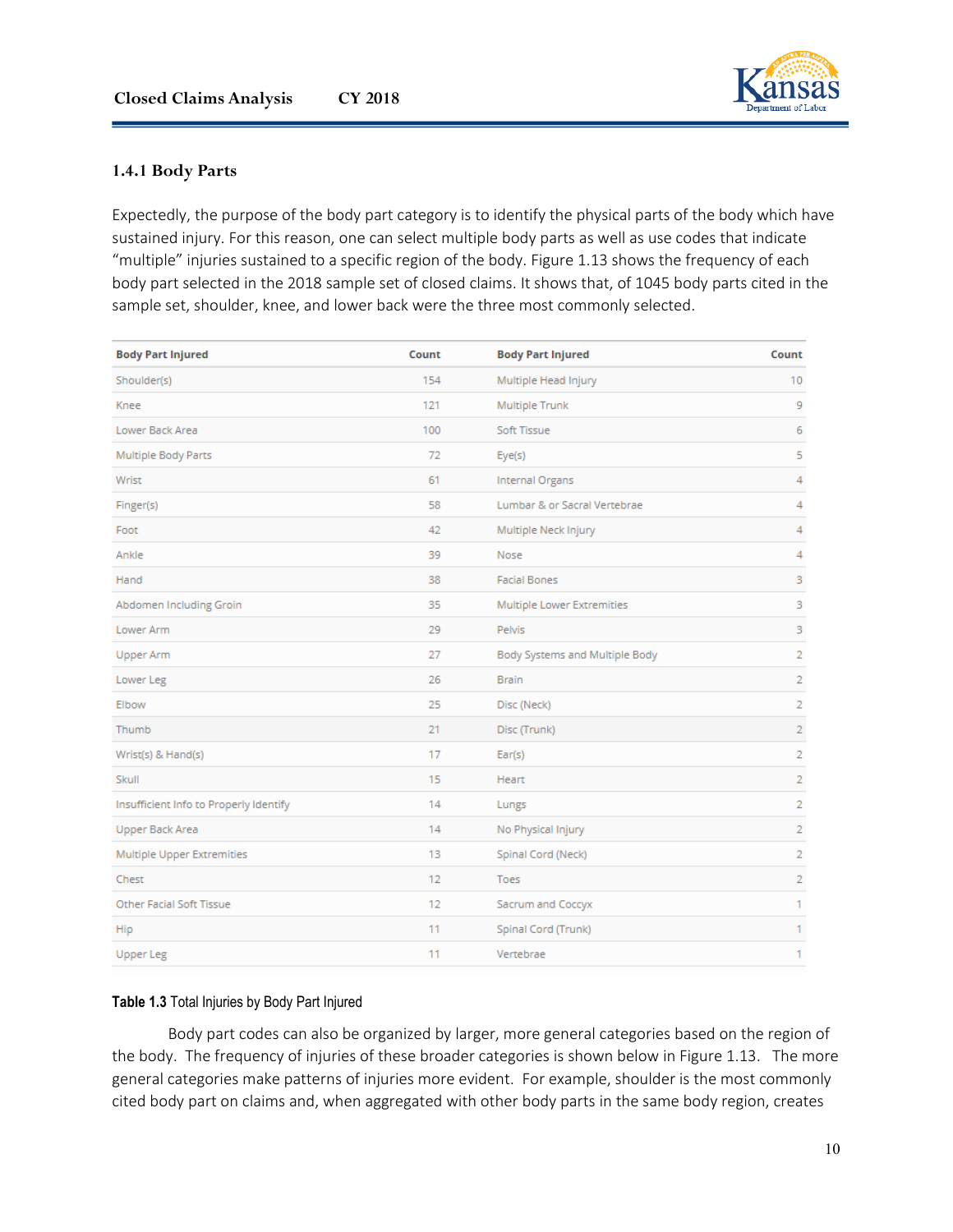![](_page_14_Picture_1.jpeg)

an upper extremities category that accounts for 42.4 percent of all injuries. This is almost twice the share of total injuries as the next highest category, lower extremities, which accounts for 24.4 percent of all body parts selected.

![](_page_14_Figure_3.jpeg)

![](_page_14_Figure_4.jpeg)

## **1.4.2 Causes of Injury**

The cause of injury codes describe how an injury occurred. If multiple injuries are sustained in one accident, one primary cause of injury must be identified. Table 1.5 lists the frequency of cause of injury codes that were selected for each claim in the sample set of 1000 closed claims.

Cause of injury codes, like body part codes, can be grouped more generally into primary causes of injury. For example, burns, whether resulting from hot objects or chemicals, can be aggregated as injuries caused by burns. Figure 1.14 lists causes of injury, aggregated into primary causes and grouped by frequency. The "Strain or Injury By" category refers to a strain or injury caused by a variety of movement such as twisting, lifting, pushing, reaching, etcetera, which have been grouped together. Strain is the most common cause of injury and this makes sense as it encompasses a wide range of activities.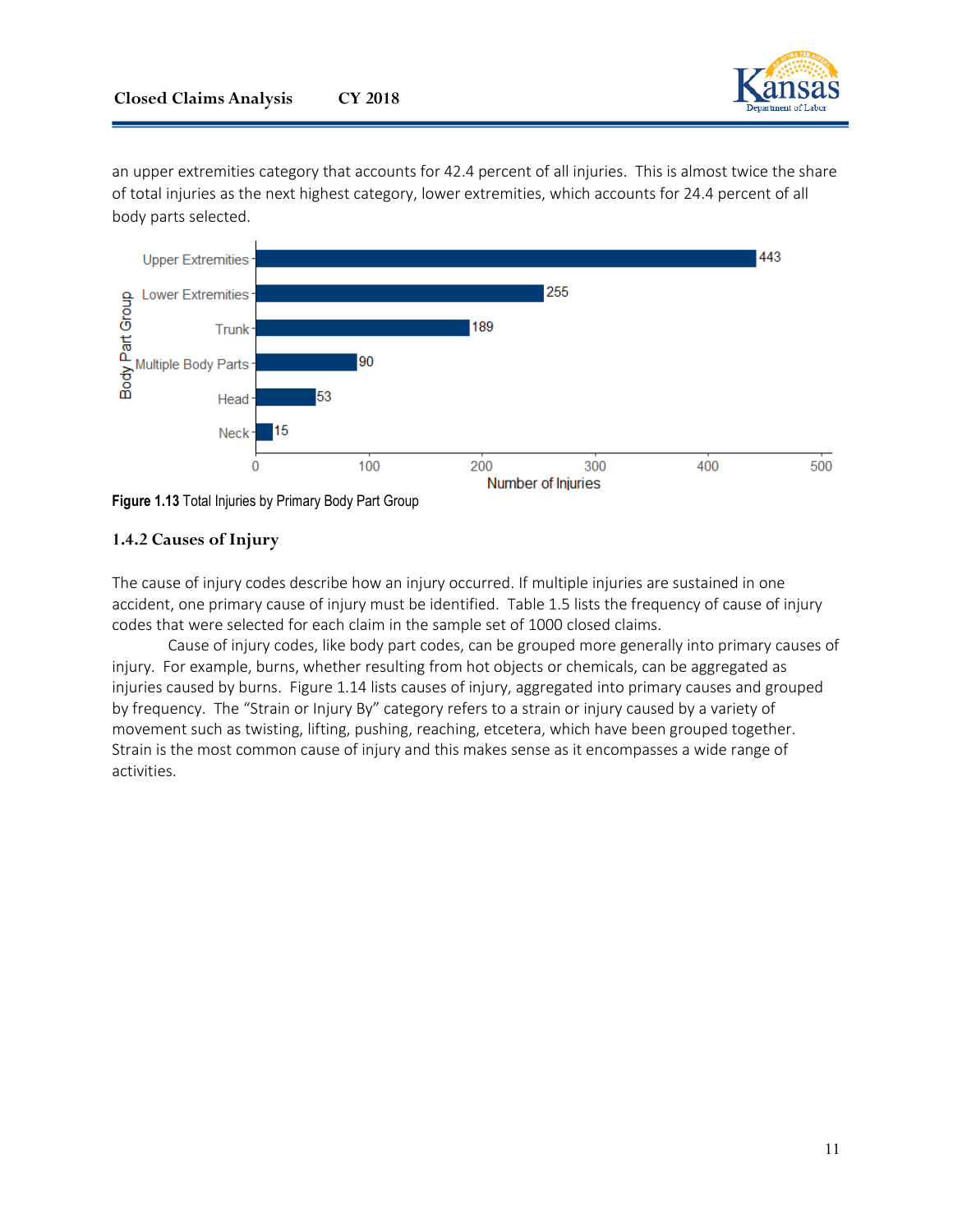![](_page_15_Picture_1.jpeg)

| <b>Cause of Injury</b>                                           | Count | <b>Cause of Injury</b>                                  | Count          |
|------------------------------------------------------------------|-------|---------------------------------------------------------|----------------|
| Lifting                                                          | 134   | Striking Against or Stepping On, NOC                    | 8              |
| On Same Level                                                    | 77    | Into Openings Shafts, Excavations, Floor Openings, etc. | 7              |
| Strain or Injury By, NOC                                         | 76    | Moving Part of Machine                                  | 7              |
| <b>Pushing or Pulling</b>                                        | 62    | Vehicle Upset/Overturned/Jackknifed                     | 7              |
| Fall, Slip or Trip, NOC                                          | 59    | Other Than Physical Cause of Injury                     | 6              |
| Repetitive Motion Carpel Tunnel Syndrome                         | 49    | Hand Tool, Utensil; Not Powered                         | 5              |
| Other - Miscellaneous, NOC                                       | 45    | Powered Hand Tool, Appliance                            | 5              |
| From Ladder or Scaffolding                                       | 42    | Stepping on Sharp Object                                | 5              |
| Object Being Lifted or Handled                                   | 35    | Animal or Insect                                        | 4              |
| From Different Level (Elevation) Off Wall, Catwalk, Bridge, etc. | 29    | Chemicals                                               | 4              |
| Falling or Flying Object                                         | 25    | Jumping                                                 | 4              |
| Twisting                                                         | 23    | Motor Vehicle                                           | 4              |
| Slipped, Do Not Fall                                             | 22    | Moving Parts of Machine                                 | 4              |
| Fellow Worker; Patient                                           | 20    | Object Handled By Others                                | 4              |
| On Ice or Snow                                                   | 20    | Absorption, Ingestion or Inhalation, NOC                | 3              |
| Reaching                                                         | 20    | Motor Vehicle, NOC                                      | 3              |
| Stationary Object                                                | 19    | Person in Act of a Crime                                | 3              |
| Machine or Machinery                                             | 17    | Repetitive Motion Callous, Blister, Etc.                | 3              |
| <b>Holding or Carrying</b>                                       | 16    | <b>Temperature Extremes</b>                             | 3              |
| From Liquid or Grease Spills                                     | 14    | Fire or Flame                                           | 2              |
| Collision or Sideswipe With Another Vehicle                      | 13    | Hot Objects or Substances                               | $\overline{2}$ |
| Caught In, Under or Between, NOC                                 | 12    | Mold                                                    | 2              |
| Object Handled                                                   | 11    | Steam or Hot Fluids                                     | 2              |
| On Stairs                                                        | 11    | <b>Broken Glass</b>                                     | 1              |
| Struck or Injured, NOC.                                          | 11    | Crash of Rail Vehicle                                   | 1              |
| Using Tool or Machinery                                          | 11    | <b>Electrical Current</b>                               | 1              |
| Caught, Puncture, Scrape, NOC                                    | 9     | Foreign Matter (Body) in Eye(s)                         | 1              |
| Hand Tool or Machine in Use                                      | 8     | Wielding or Throwing                                    | 1              |
| Cumulative, NOC                                                  | 8     |                                                         |                |

**Table 1.4** Total Injuries by Cause of Injury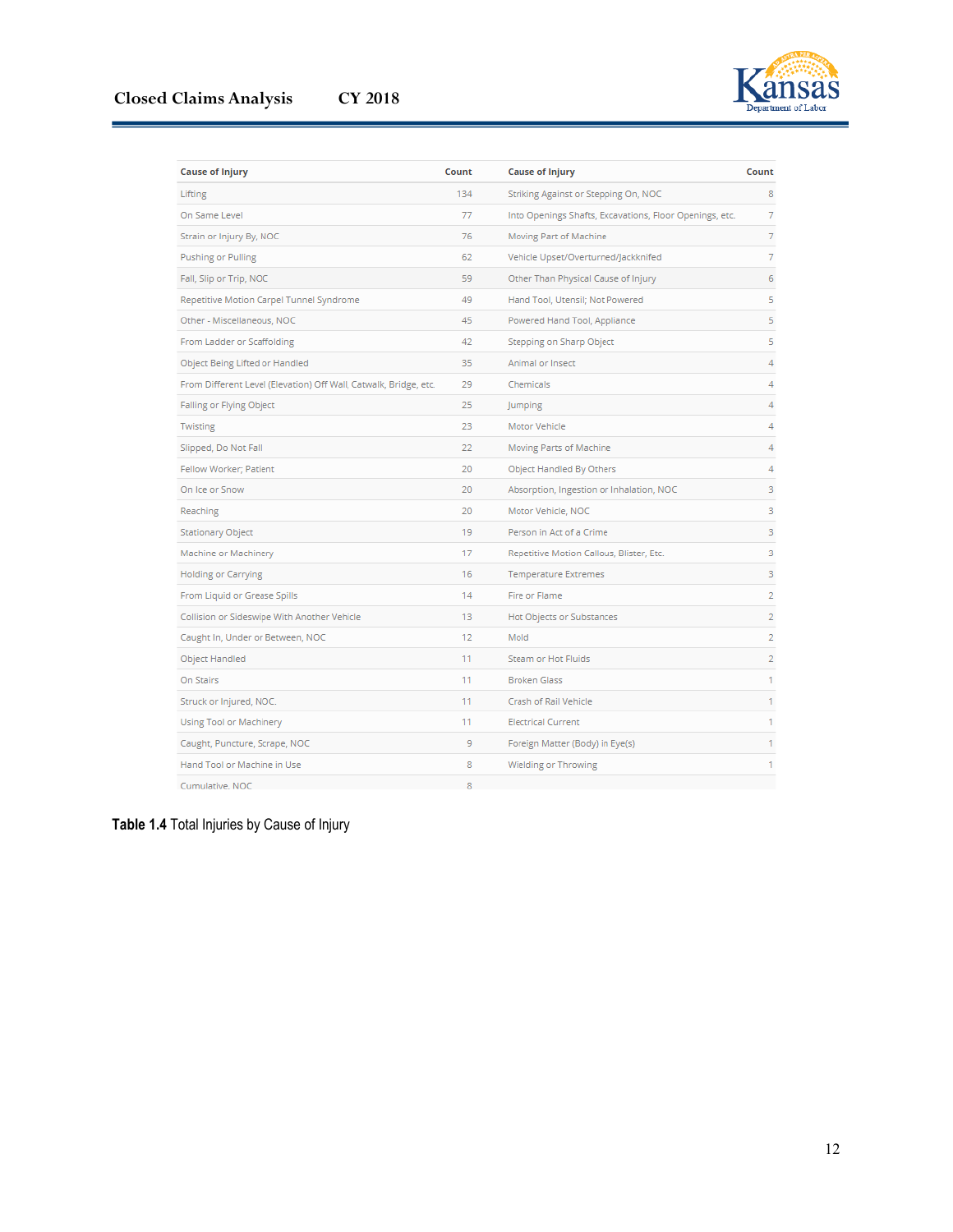![](_page_16_Figure_0.jpeg)

![](_page_16_Figure_1.jpeg)

![](_page_16_Figure_2.jpeg)

Some causes of injury result in costlier workers compensation claims. Figure 1.15 displays the median cost of claims, grouped by cause of injury codes, of the ten cause of injury codes with the highest median costs. Notice that the causes that resulted in claims with the highest median costs generally have the lowest frequencies (see Table 1.5).

![](_page_16_Figure_4.jpeg)

**Figure 1.15** Top Ten Causes of Injury by Median Total Cost

## **1.4.3 Nature of Injuries**

Nature of injury can be understood as a description of the injury sustained to a body part. In other words, nature of injury is the result of an accident rather than the cause. The figure below lists the frequencies of nature of injury codes as they occurred in the claims sample set.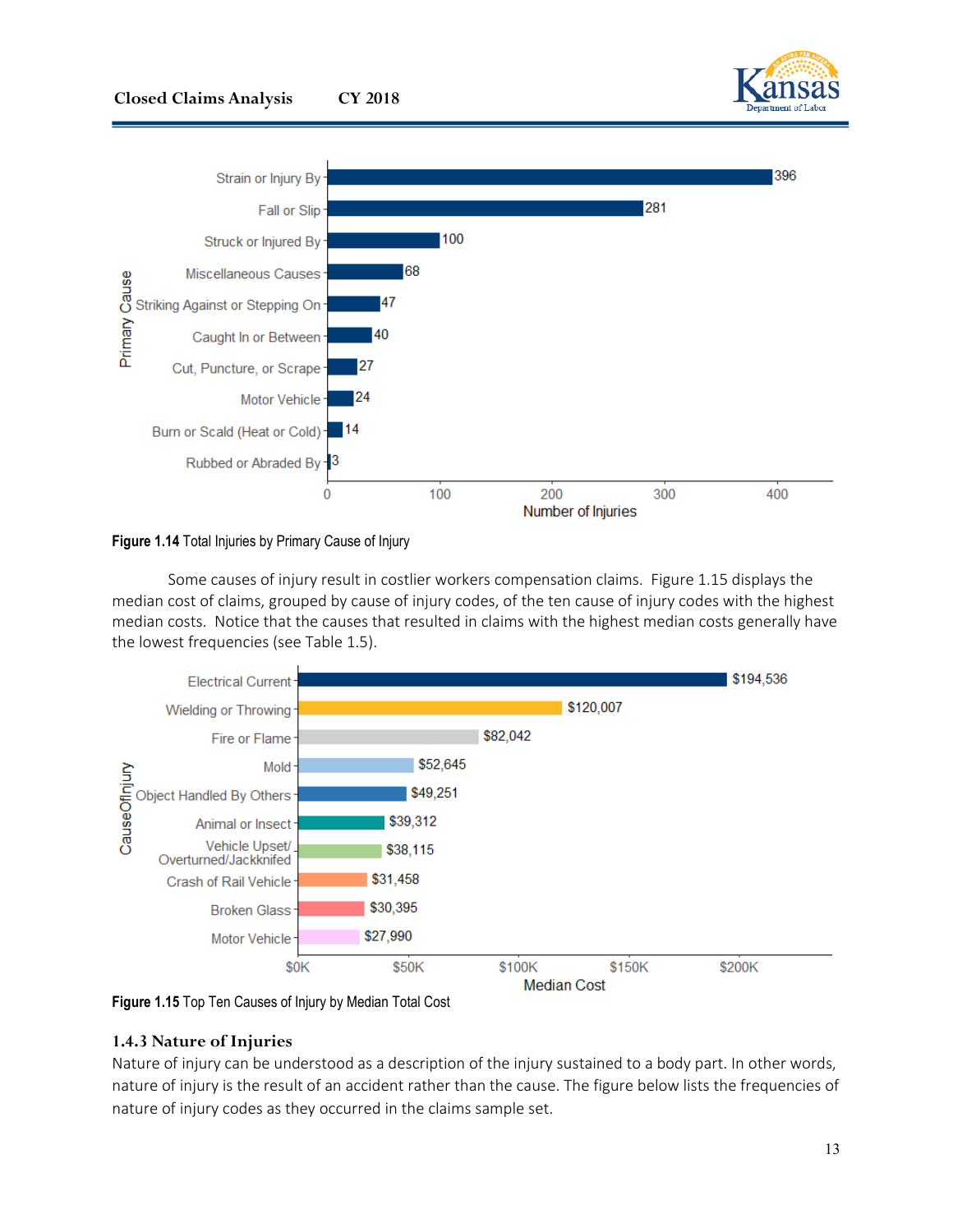![](_page_17_Picture_1.jpeg)

| <b>Nature of Injury</b>          | Count | <b>Nature of Injury</b>                          | Count |
|----------------------------------|-------|--------------------------------------------------|-------|
| Strain or Tear                   | 345   | Amputation                                       | 9     |
| Fracture                         | 133   | Vascular                                         | 8     |
| Contusion                        | 88    | Puncture                                         | 5     |
| Sprain or Tear                   | 79    | All Other Occupational Disease, NOC              | 4     |
| All Other Specific Injuries, NOC | 73    | Infection                                        | 4     |
| Laceration                       | 40    | No Physical Injury                               | 3     |
| Inflammation                     | 38    | Multiple Injuries (Incl. Physical/Psychological) | 2     |
| <b>Dislocation</b>               | 33    | <b>Respiratory Disorders</b>                     | 2     |
| Hernia                           | 22    | Severance                                        | 2     |
| Multiple Physical Injuries Only  | 22    | Contagious Disease                               | 1     |
| Concussion                       | 17    | <b>Dermatitis</b>                                | 1     |
| Carpal Tunnel Syndrome           | 16    | <b>Electric Shock</b>                            | 1     |
| Crushing                         | 14    | <b>Heat Prostration</b>                          | 1     |
| All Other Cumulative Injury, NOC | 12    | <b>Mental Stress</b>                             | 1     |
| Rupture                          | 12    | Myocardial Infarction                            | 1     |
| <b>Burn</b>                      | 11    |                                                  |       |

#### **Table 1.5** Total Injuries by Nature of Injury

In terms of median costs associated with different nature of injury codes, there are some similarities to the causes of injury median costs. For example, the median costs of claims that listed electric shock and severance as the nature of the injury were very high, but the frequencies of those nature of injury codes was very low. This pattern is less extreme, but still true for other nature of injury codes with high median costs. Figure 1.16 illustrates that the majority of nature of injury codes associated with higher median costs occur relatively less frequently than the most common nature of injury codes selected in the sample set. The one exception to this pattern is fractures, which is the nature of injury code associated with the 8<sup>th</sup> highest median claim cost and is also the second most commonly listed in the sample set.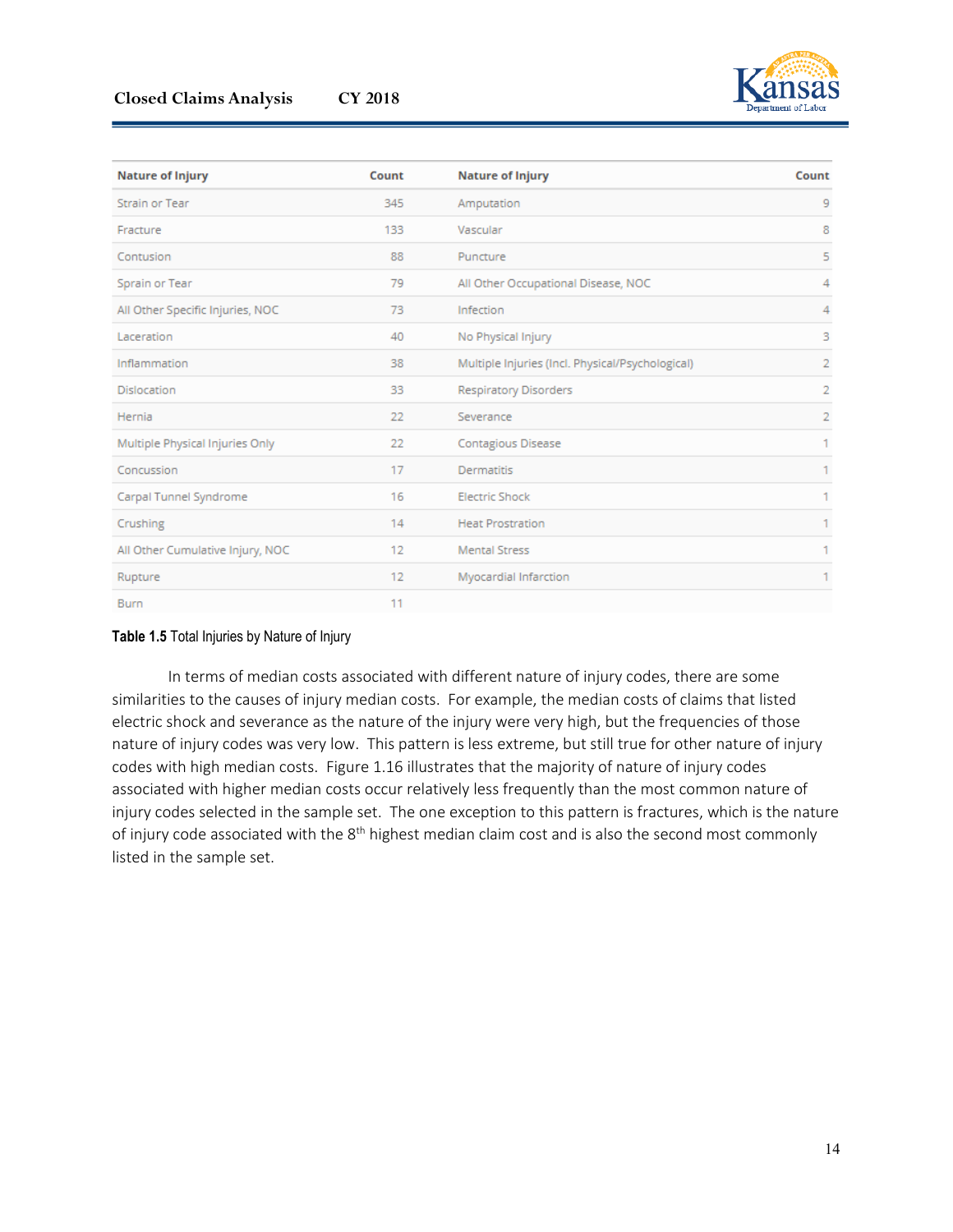![](_page_18_Picture_1.jpeg)

![](_page_18_Figure_2.jpeg)

**Figure 1.16** Top Ten Natures of Injury by Median Total Cost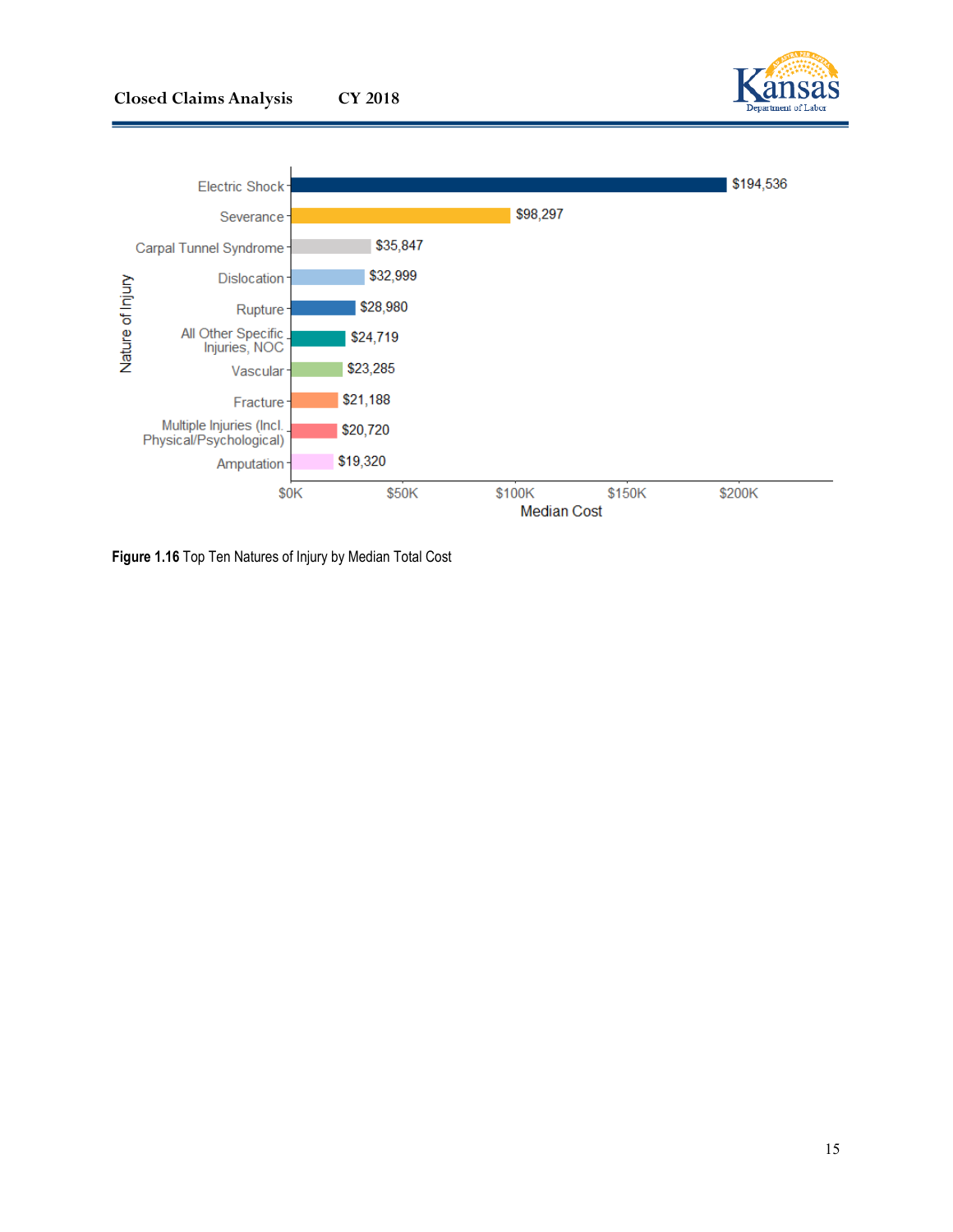![](_page_19_Picture_1.jpeg)

## **2. Judicial Outcomes of Closed Claims**

#### **2.1 Judicial Mediation and Resolution of Closed Claims**

Although claims are often resolved without recourse to the judicial system, the resolution of claims frequently requires some form of judicial mediation. For the purpose of the present study, judicial mediation is initiated when either 1) a claimant or a claimant's surviving spouse, dependent, or heir requests judicial review of a claim through the filing of an E1/E2 (Application for Benefits)<sup>[3](#page-19-0)</sup>, or 2) a claimant and their employer file a formal settlement that must be approved by an Administrative Law Judge (ALJ).<sup>[4](#page-19-1)</sup>

Of the 1000 claims in this study, 614 required some form of judicial mediation. Of these, 32 claims were judicially mediated, but resolved extra-judicially.<sup>5</sup> A claim is considered judicially resolved when the claim reaches a formal settlement or a final decision regarding benefits is reached by an ALJ. The remaining 386 claims were not judicially mediated. Figure 2.1 shows the breakdown of claims in the study according to their path to resolution (judicially resolved, judicially mediated but not judicially resolved, or not judicially mediated.

![](_page_19_Figure_6.jpeg)

**Figure 2.1** Total Number of Closed Claims by Resolution Path

 $\overline{a}$ 

In order to gain a better understanding of the ways that claims may be resolved, claims were analyzed according to the type of resolution that occurred. The resolution of a claim takes many forms. Among judicially resolved claims, there are various ways that resolution can occur, and as mentioned above, a claim may also be resolved between a claimant and their employer with or without recourse to the judiciary. The resolution type of a claim was categorized according to the following definitions:

<span id="page-19-0"></span><sup>&</sup>lt;sup>3</sup> The E1 is the standard filing for a claimant seeking benefits, while an E2 is filed by a deceased claimant's surviving spouse, dependent, or heir.

<span id="page-19-1"></span><sup>4</sup> Note that this includes Special Administrative Law Judges, which are appointed under certain circumstances as prescribed by law, and which typically oversee settlement hearings.

<span id="page-19-2"></span><sup>5</sup> While a claim may go through various stages of judicial mediation, there are cases in which the claim is nevertheless resolved extra-judicially. These are claims in which an E1 is filed, but no other judicial events occurred before the claim filed an FN to close.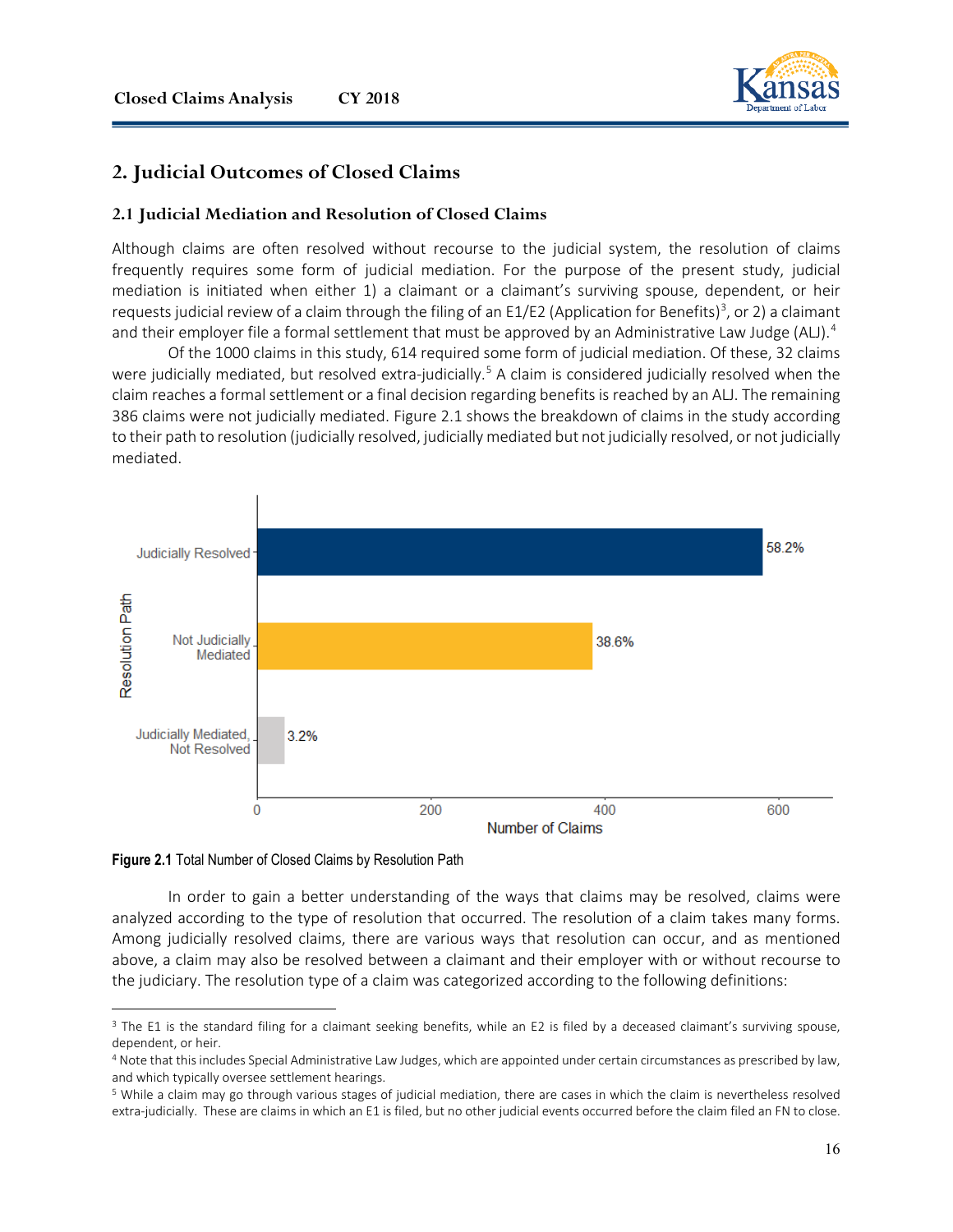![](_page_20_Picture_1.jpeg)

Award: compensation determined by decision of an ALJ

Agreed Awards: compromises that require oversight of an ALJ. For the purposes of the present study, includes true Agreed Awards, Redemption Settlements, and Joint Petition/Stipulation

Docketed Settlement: settlement arrived at after filing application for hearing

Undocketed Settlement: settlement approved without prior filing of application for hearing

Dismissed/Partial Denial: judiciary denies some portion of benefits, or case ultimately dismissed with no further benefits awarded. Involves cases for which benefits are paid, but claimant seeks further benefits through judicial process, or cases in which some portion of benefits is reimbursed to the

Non-Judicial Resolution: benefits conferred without reaching resolution via judicial intervention

Of all closed claims in the study, 41.8% had a non-judicial resolution. Of the remaining 582 claims that were judicially resolved, most (309 claims) were resolved by means of an undocketed settlement. The next most common type of resolution was a docketed settlement (228 claims). Only 28 claims resulted in agreed awards, 12 resulted in awards, and 5 were partially denied or dismissed from further consideration. Importantly, these figures seem to indicate that most claims result in a settlement or resolution between parties without recourse to the judiciary. Only a small percentage of claims—just 1.7%—require a final decision regarding benefits by means of an ALJ.

![](_page_20_Figure_9.jpeg)

**Figure 2.2** Total Number of Closed Claims by Resolution Type

## **2. 2 Hearings Associated with Closed Claims**

Judicially mediated claims typically require at least one hearing on their way to resolution. Of the 614 claims in the present study that required some form of judicial mediation, 584 (95.1% of judicially mediated claims, 58.4% of all claims) required a hearing. Figure 2.1 illustrated that only 3.2% of claims that file an E1 to initiate the judicial process are resolved outside of that process. This seems to indicate that, for the majority of claims, simply filing an E1 is not sufficient to resolve benefit disputes, but that a hearing is needed in order to further the process. Note that the overwhelming majority of hearings that are held are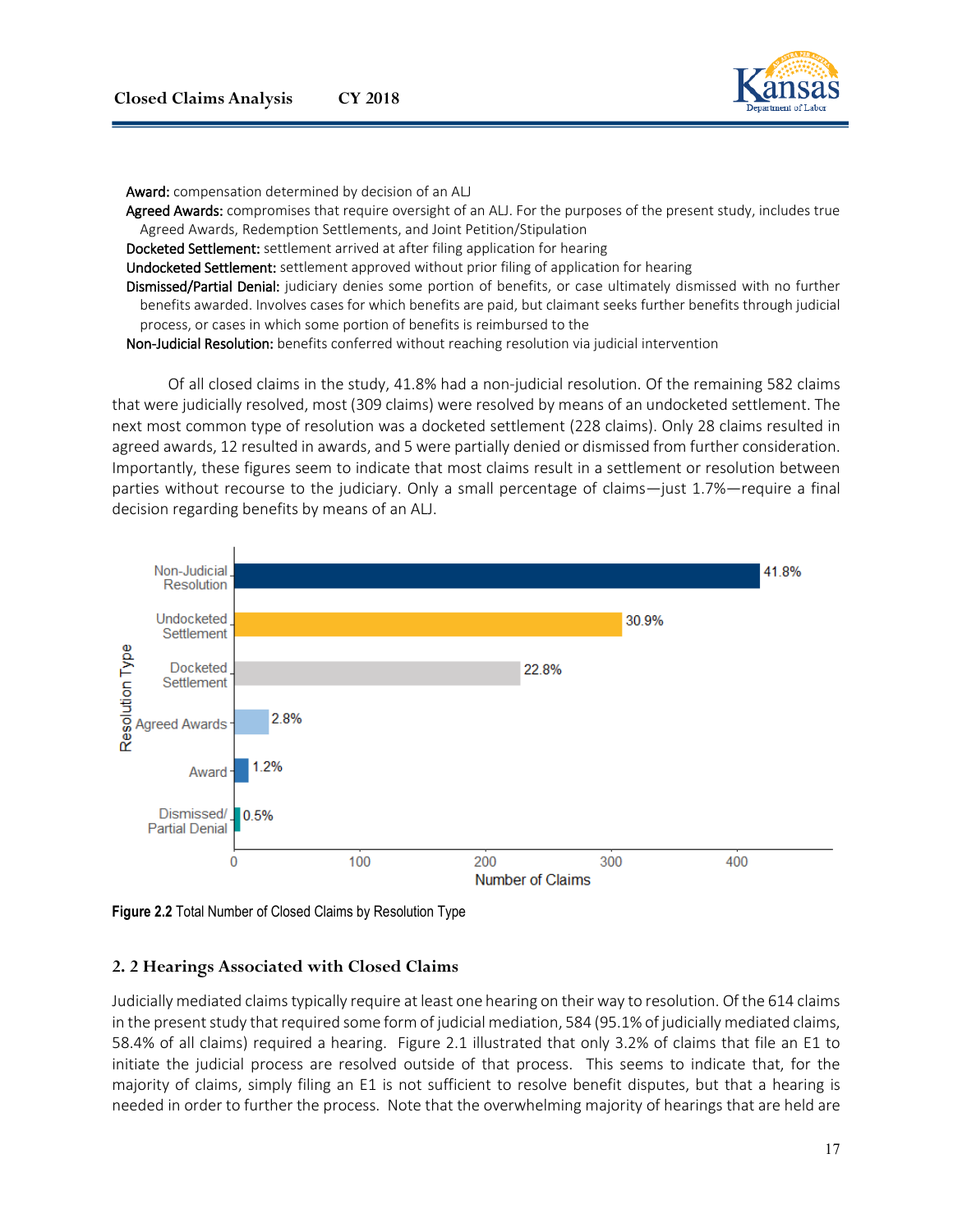![](_page_21_Picture_1.jpeg)

settlement hearings. If settlement hearings are excluded, only 199 claims (32.4% of judicially mediated claims, 19.9% of all claims) required a hearing. Figure 2.3 shows the number of claims that required at least one hearing for each resolution type.

![](_page_21_Figure_3.jpeg)

**Figure 2.3** Number of Claims with at Least One Hearing, by Resolution Type

In terms of the overall number of hearings, there were a total of 921 hearings associated with the claims in the present study. Of these, 816 (88.6%) were associated with a claim that resulted in a settlement. Figure 2.4 shows the number of hearings held according to the resolution type of the claim.

![](_page_21_Figure_6.jpeg)

**Figure 2.4** Total Number of Hearings by Resolution Type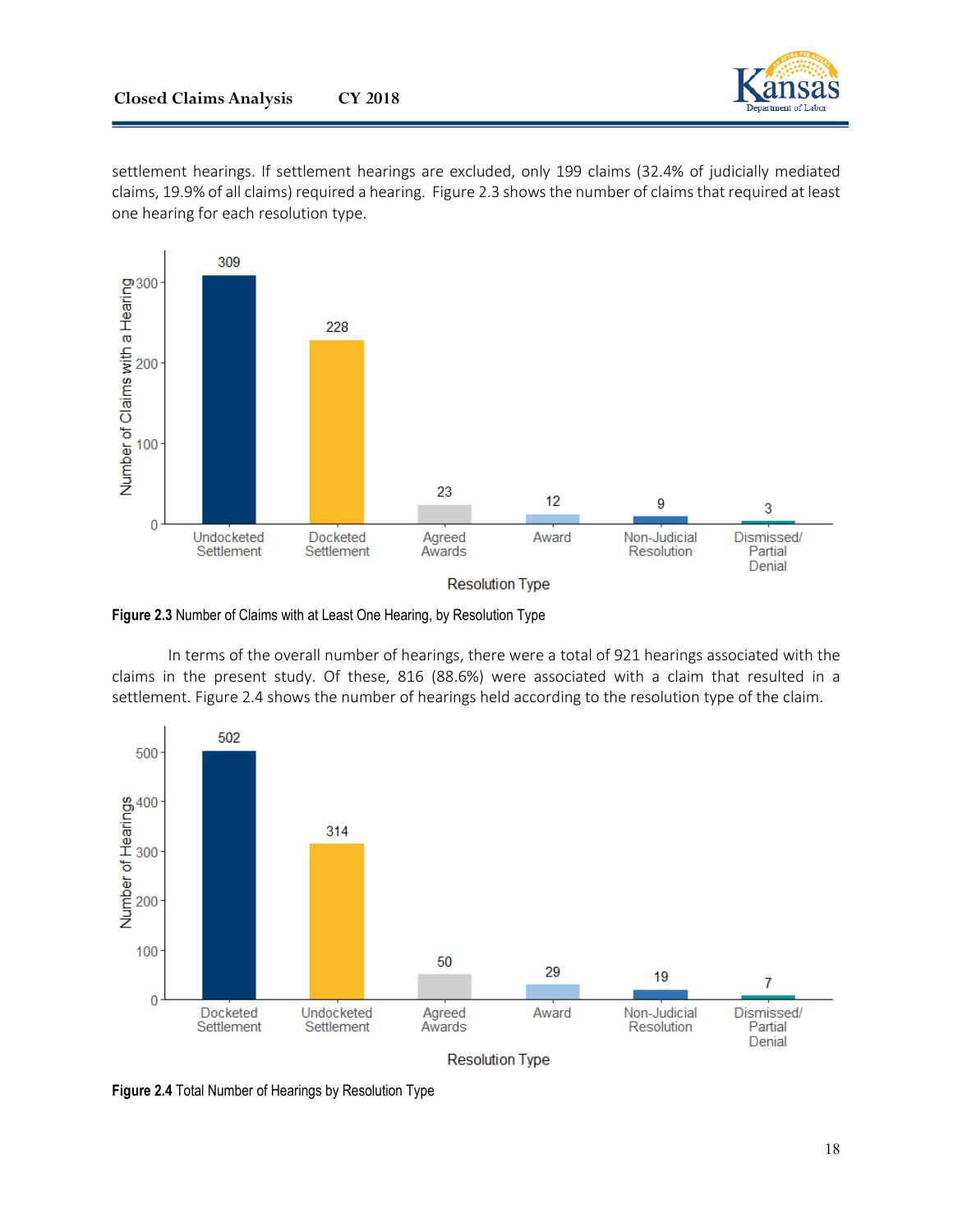![](_page_22_Picture_1.jpeg)

Judicially mediated claims varied in the number of hearings that were required on their way to resolution. Figure 2.5 shows the distribution of claims in the study according to the number of hearings that were held. While 30 claims in the study did not require a hearing at all (4.9% of judicially mediated claims)<sup>6</sup>, most required only one hearing (396 claims, 64.5% of judicially mediated claims).

![](_page_22_Figure_3.jpeg)

#### **Figure 2.5** Histogram of Number of Hearings per Claim

 $\overline{\phantom{a}}$ 

Table 2.1 shows the data for Figure 2.5, listing the count of claims in the study with the number of corresponding hearings, along with the cumulative percentage of judicially mediated claims that required that number of hearings. As seen there, 85% of judicially mediated claims required two hearings or fewer.

**Table 2.1** Count of Claims by Number of Hearings, with Cumulative Percentage of Judicially Mediated Claims

<span id="page-22-0"></span><sup>6</sup> Interestingly, judicially mediated claims sometimes do not require a hearing to be held at all. Sometimes, a claim for which an E1 is filed is settled before any hearing is necessary. In such cases, it often seems to be that the threat of judicial entanglement is sufficient motivation for reaching a settlement.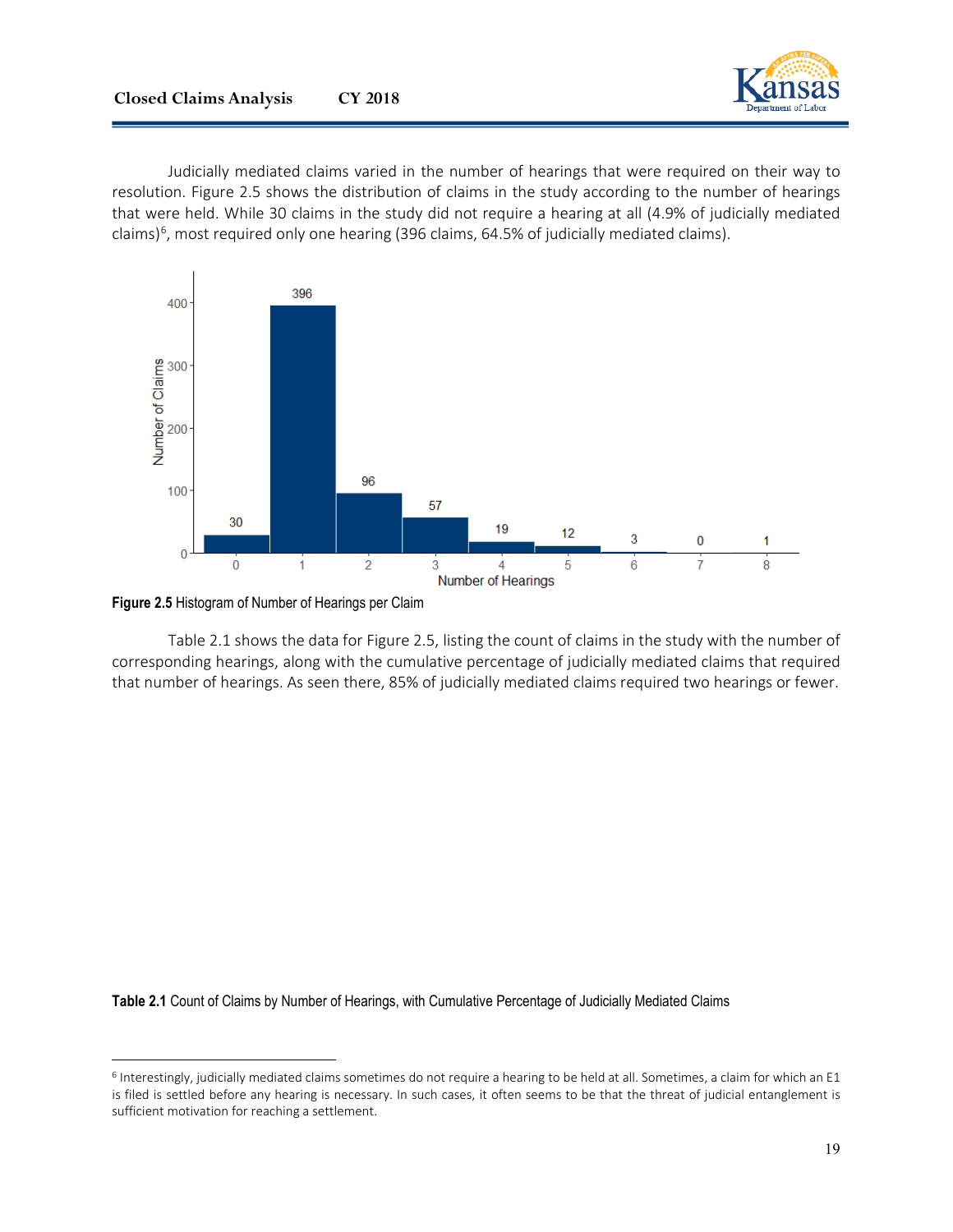![](_page_23_Picture_1.jpeg)

As to the average number of respective hearings, claims vary primarily in terms of the resolution type that they result in. Figure 2.6 shows the mean number of hearings per claim for each resolution type. Unsurprisingly, claims that result in an award require the greatest number of hearings, on average (2.42 hearings per claim). Claims resulting in a docketed settlement required the next greatest number of hearings on average at 2.2, followed by agreed awards at 1.79 hearings, ultimately dismissed/partly denied claims at 1.4 hearings, and undocketed settlements at 1.02 hearings. Only rarely did a judicially mediated claim with a non-judicial resolution ever have a hearing held, with an average of 0.05 hearings on average. That claims resulting in docketed settlements had 2.2 hearings on average indicates that most of these had at least one hearing prior to the settlement hearing.<sup>[7](#page-23-0)</sup>

![](_page_23_Figure_3.jpeg)

**Figure 2.6** Mean Number of Hearings per Claim by Resolution Type

## **2.3 Judicial Time of Closed Claims**

 $\overline{a}$ 

This section reports the amount of time that judicially mediated claims spent in the judicial system. Due to the widely varying nature of injuries and costs, claims vary as to the extent of time in the judicial process that is required to mediate them. For the purposes of the present study, the "judicial time" of a claim, or time that a claim spends in the judicial system, is defined here as the number of days between the first official judicial filing and the earlier of 1) the claim closure date or 2) the last judicial resolution point (the most recent acceptance or rejection of a matter involving benefits dispensation; includes settlement dates, (agreed) award approval dates, dismissal or denial orders, or otherwise date most recent hearing was held).

Table 2.2 shows the count of claims in the study resolving within a corresponding range of years, along with the cumulative percentage of claims that lasted that length of time. As can be seen, an overwhelming majority of the judicially mediated claims (430, or 70% of judicially mediated claims) spent one year or less in the judicial system. Note that this figure is heavily influenced by undocketed settlements,

<span id="page-23-0"></span><sup>&</sup>lt;sup>7</sup> The 1.02 hearings on average for undocketed settlements is due to a small number of claims that end up having a second hearing for some reason or other after the settlement is initially approved.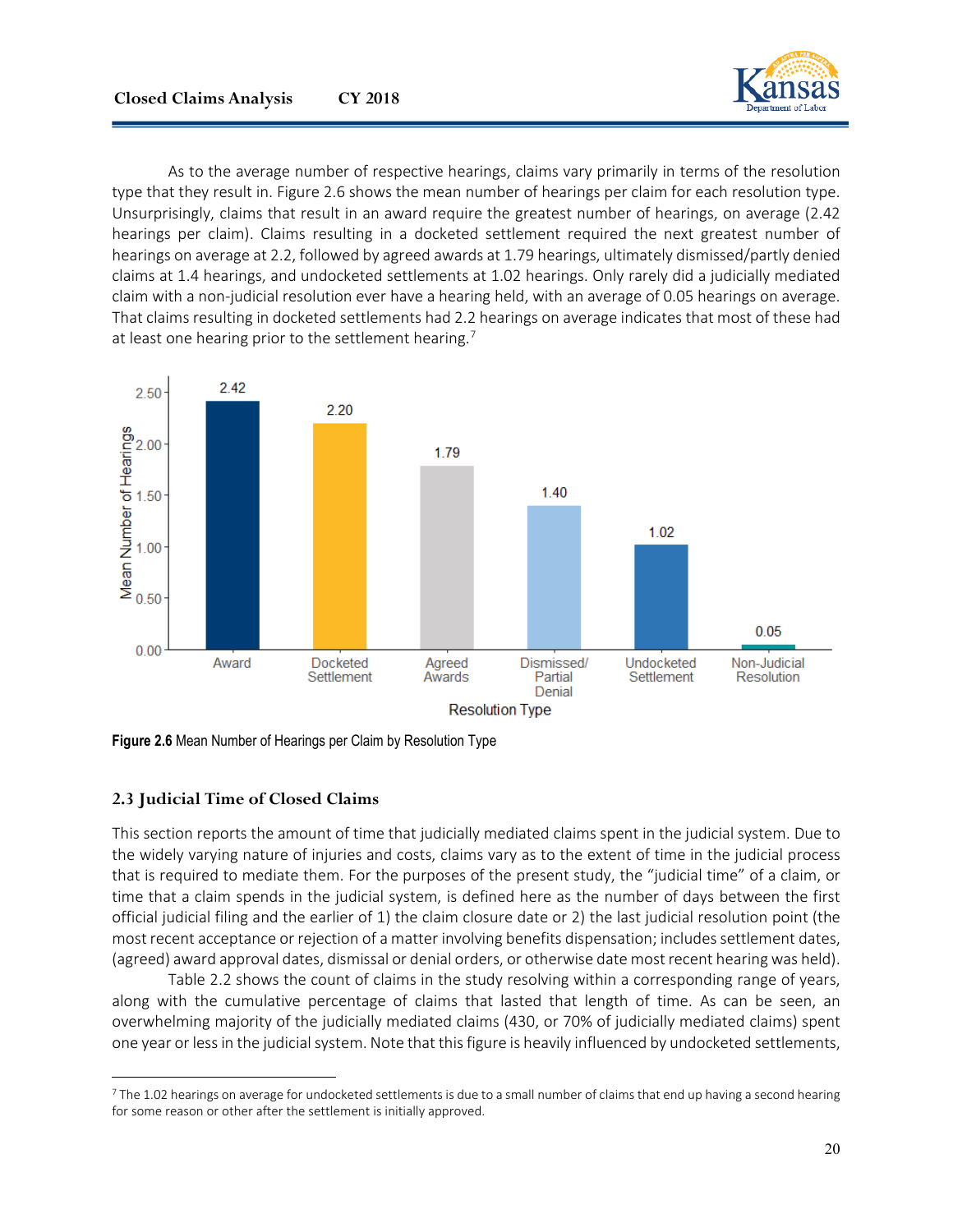$\overline{\phantom{a}}$ 

which typically do not require time in judicial mediation beyond the filing and approval of the settlement. In fact, of 309 undocketed settlements, all but three had judicial times less than or equal to one year. Thus, undocketed settlements comprise the overwhelming majority of cases spending less than one year in the system. Only infrequently did a claim in the study last longer than four years, with 98.5% of all claims resolving before four years had passed. The longest running claim in the study lasted longer than twelve years (specifically, 4,507 days, roughly 12 years 4 months).

| Years     | <b>Number of Claims</b> | % of Total               |
|-----------|-------------------------|--------------------------|
| $0 - 1$   | 430                     | 70%                      |
| $1 - 2$   | 100                     | 86.3%                    |
| $2 - 3$   | 49                      | 94.3%                    |
| $3 - 4$   | 22                      | 97.9%                    |
| $4 - 5$   | $\overline{4}$          | 98.5%                    |
| $5 - 6$   | $\overline{4}$          | 99.2%                    |
| $6 - 7$   | $\mathbf{1}$            | 99.3%                    |
| $7 - 8$   | 1                       | 99.5%                    |
| $8 - 9$   | $\circ$                 |                          |
| $9 - 10$  | $\overline{2}$          | 99.8%                    |
| $10 - 11$ | $\circ$                 | $\overline{\phantom{a}}$ |
| $11 - 12$ | $\circ$                 |                          |
| $12 - 13$ | 1                       | 100%                     |

## **Table 2.2** Count of Claims by Length of Judicial Time in Years, with Cumulative Percentage of Total

Figure 2.7 shows the overall mean and median judicial time in days for judicially mediated closed claims, excluding undocketed settlements, which nearly always have a Judicial Time of zero due to the fact that the day that they were officially filed being identical to the settlement hearing date.<sup>[8](#page-24-0)</sup> As noted above, there is a general disparity in judicial times between claims resulting in an undocketed settlement and claims resulting in other outcomes due to this difference in how undocketed settlements are filed.

<span id="page-24-0"></span><sup>&</sup>lt;sup>8</sup> Undocketed settlements are excluded here because they obscure important patterns with respect to judicial times, due to the way that they are filed. The first official filling under the data management system in which they were entered was recorded as the same day as the settlement hearing itself, resulting in most such claims having a judicial time of zero days.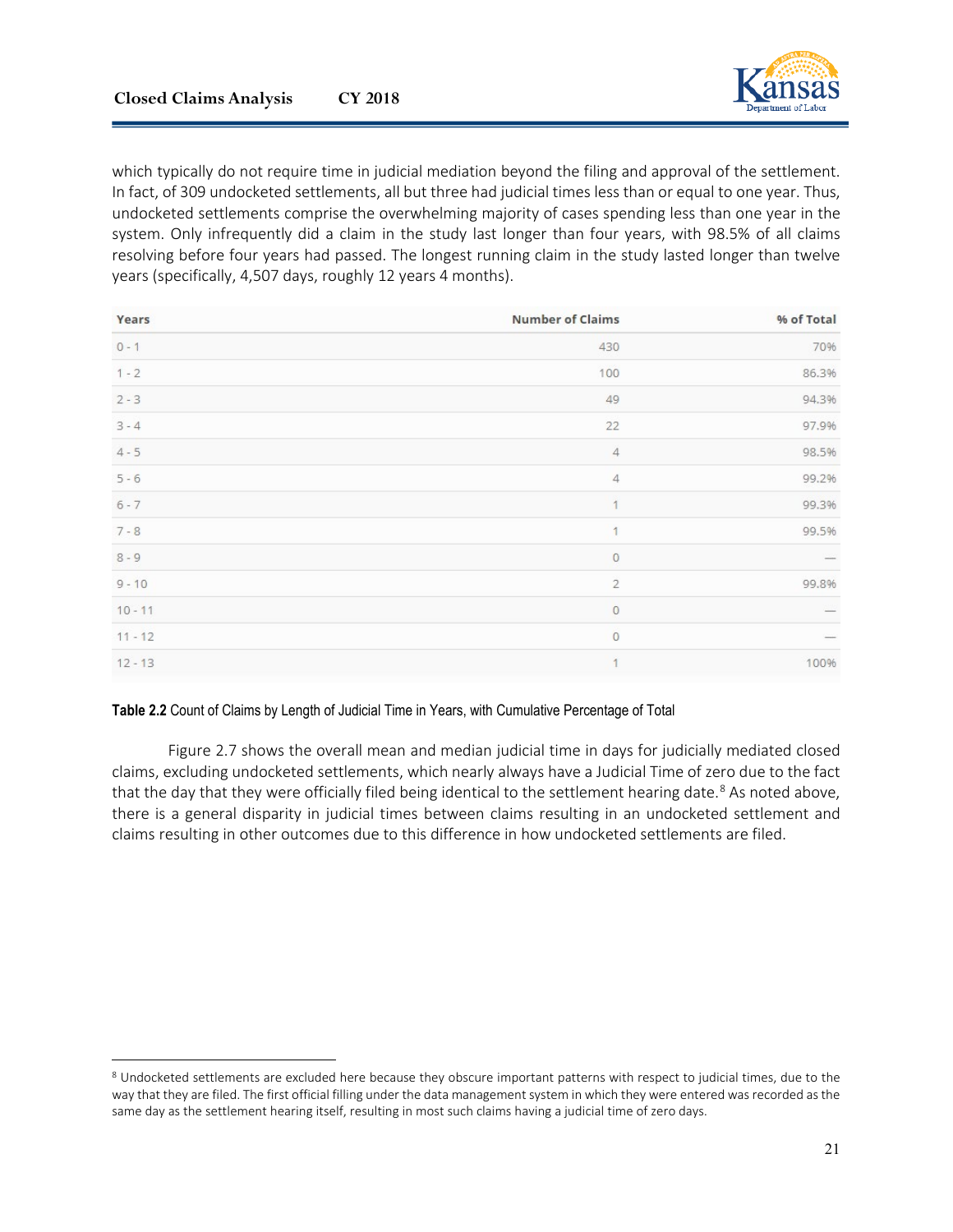![](_page_25_Picture_1.jpeg)

![](_page_25_Figure_2.jpeg)

**Figure 2.7** Overall Mean and Median Judicial Time in Days (Excluding Undocketed Settlements)

As seen in Figure 2.7, on average, judicially mediated claims in the study (other than undocketed settlements) spent 587 days (1.6 years) in the system, while the median judicial time for the same claims was 453 days (about 1 year 3 months). However, the typical time that a claim spends in the judicial process varies widely, depending especially on the type of resolution involved.

Figure 2.8 shows the mean and median judicial time in days broken down according to resolution type. Perhaps unsurprisingly, claims that resulted in Awards (mean 1,203 days, median 704 days) and Agreed Awards (mean 1,306 days, median 1,112 days) spent the longest time in the system. Notice, however, that while awards frequently required as much or more time than agreed awards, the latter *typically* required more time than awards. That is, even though the average for agreed awards was only somewhat higher than that of awards, the median length of time was substantially higher. This suggests that in spite of their name, agreed award types may typically involve more contentious cases than claims that result in an award.

![](_page_25_Figure_6.jpeg)

**Figure 2.8** Mean and Median Judicial Time in Days by Resolution Type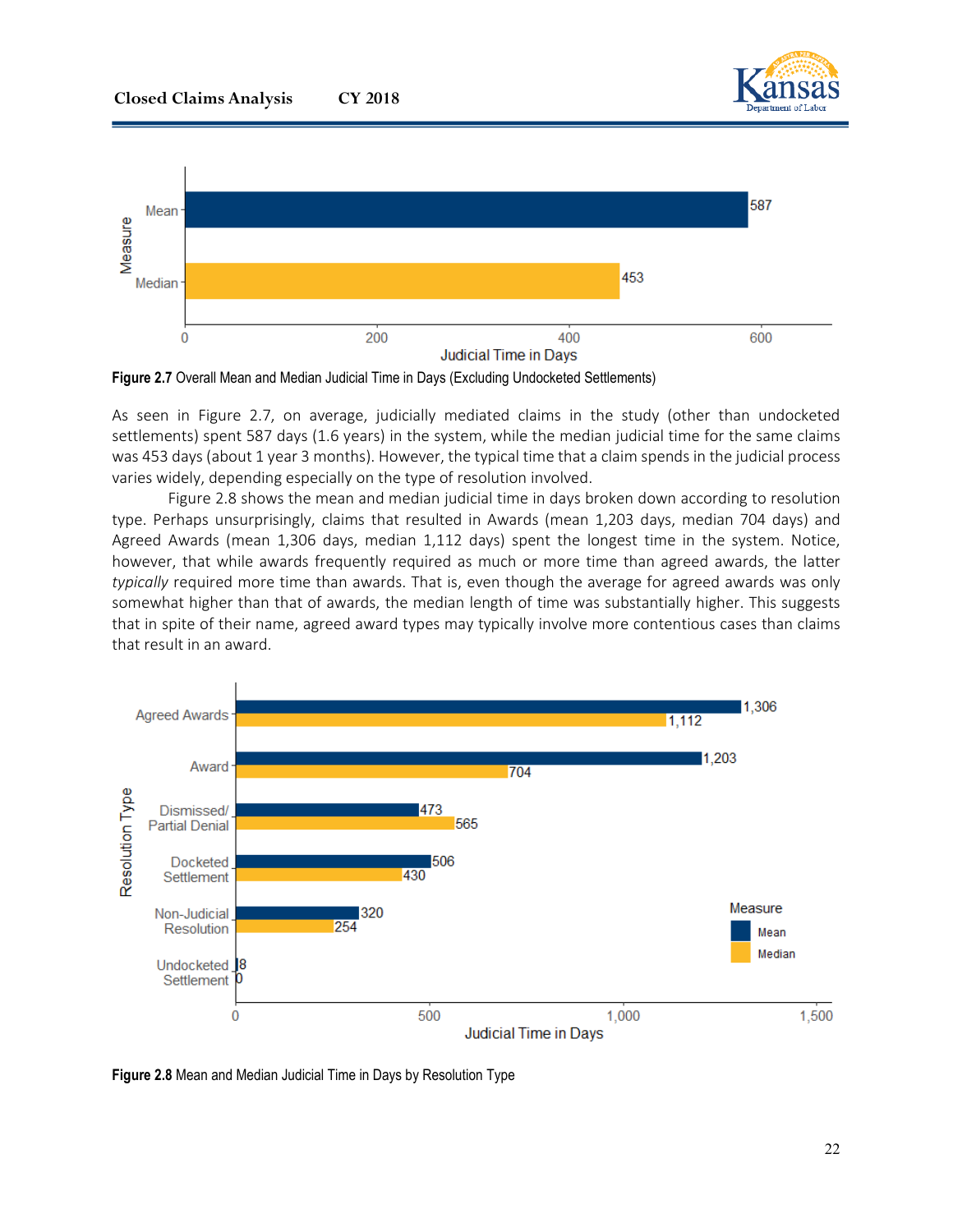![](_page_26_Picture_1.jpeg)

#### **2.4 Costs Associated With Judicial Outcomes**

This section reports basic information regarding the cost of judicially mediated closed claims. There are differences in overall claim costs depending on the path to resolution of a claim, and on the type of resolution that is reached. In general, claims requiring more judicial intervention tend to cost more.

Figure 2.9 shows the mean and median total overall claim cost by resolution path. Claims that are judicially mediated have the highest average cost (\$51,215.84), while claims that are judicially resolved have the highest median cost (\$27,661.40). These figures indicate that judicially resolved claims tended to cost more, even though claims that were judicially mediated but not resolved had a small number of outsized claims that had a much higher relative cost. Claims that were not judicially mediate were substantially less costly than the other categories, both in terms of mean (\$11,926.49) and median (\$4,727.32). In fact, claims that were not judicially had a median cost that was nearly six times lower than that of judicially resolved claims.

![](_page_26_Figure_5.jpeg)

![](_page_26_Figure_6.jpeg)

Figure 2.10 shows the mean and median total overall claim cost broken down by resolution type.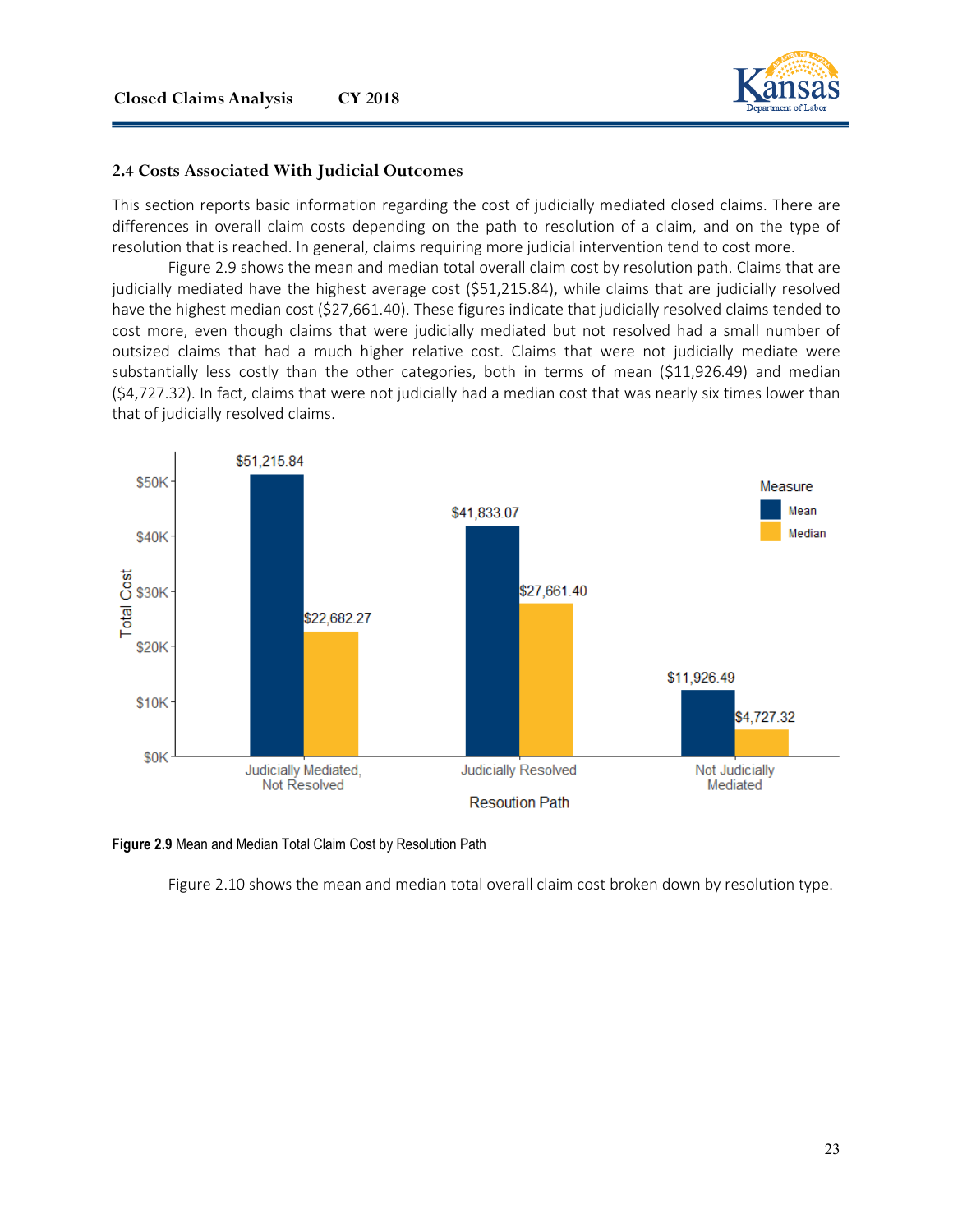![](_page_27_Picture_1.jpeg)

![](_page_27_Figure_2.jpeg)

#### **Figure 2.10** Mean and Median Total Claim Cost by Resolution Type

Perhaps unsurprisingly, claims resulting in an award had the highest overall cost, both in terms of mean (\$74,245.74) and median (\$75,341.67). Interestingly, awards had the smallest discrepancy between mean and median values, which may be an indicator of consistency in the types of claims that result in awards, as well as the way that awards are decided.

Finally, claims with different resolution types showed interesting tendencies in terms of their medical and indemnity costs. Figure 2.11 shows median total indemnity and total medical cost of claims according to the resolution type. In general, the median cost of indemnity and medical benefits were comparable for a given claim resolution type. However, two differences are worth highlighting. First, claims resulting in an award had a median indemnity cost (\$42,795.20) that was more than three times greater than the median medical cost (\$12,911.14) for the same resolution type, and the median indemnity cost was more than twice as much as the next closest resolution type (agreed awards, \$19,130.81). Second, Undocketed settlements were the only type of resolution for which the median total medical cost (\$11,300.70) was substantially higher as compared to the median total indemnity cost (\$7,524). These differences are likely a result of a difference in the nature of claims that result in undocketed settlements as opposed to claims that result in awards.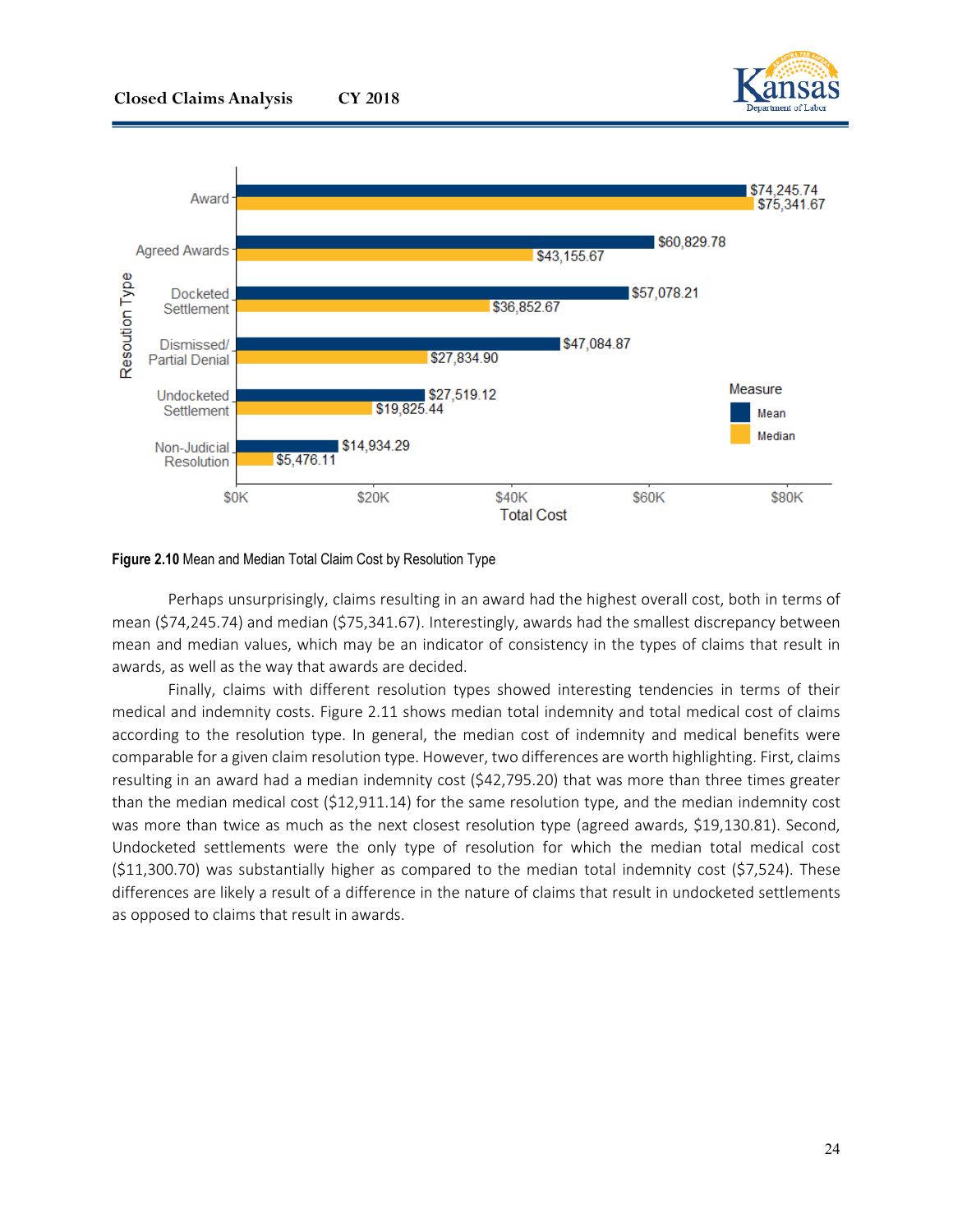![](_page_28_Picture_1.jpeg)

![](_page_28_Figure_2.jpeg)

**Figure 2.11** Median Total Indemnity and Medical Costs by Resolution Type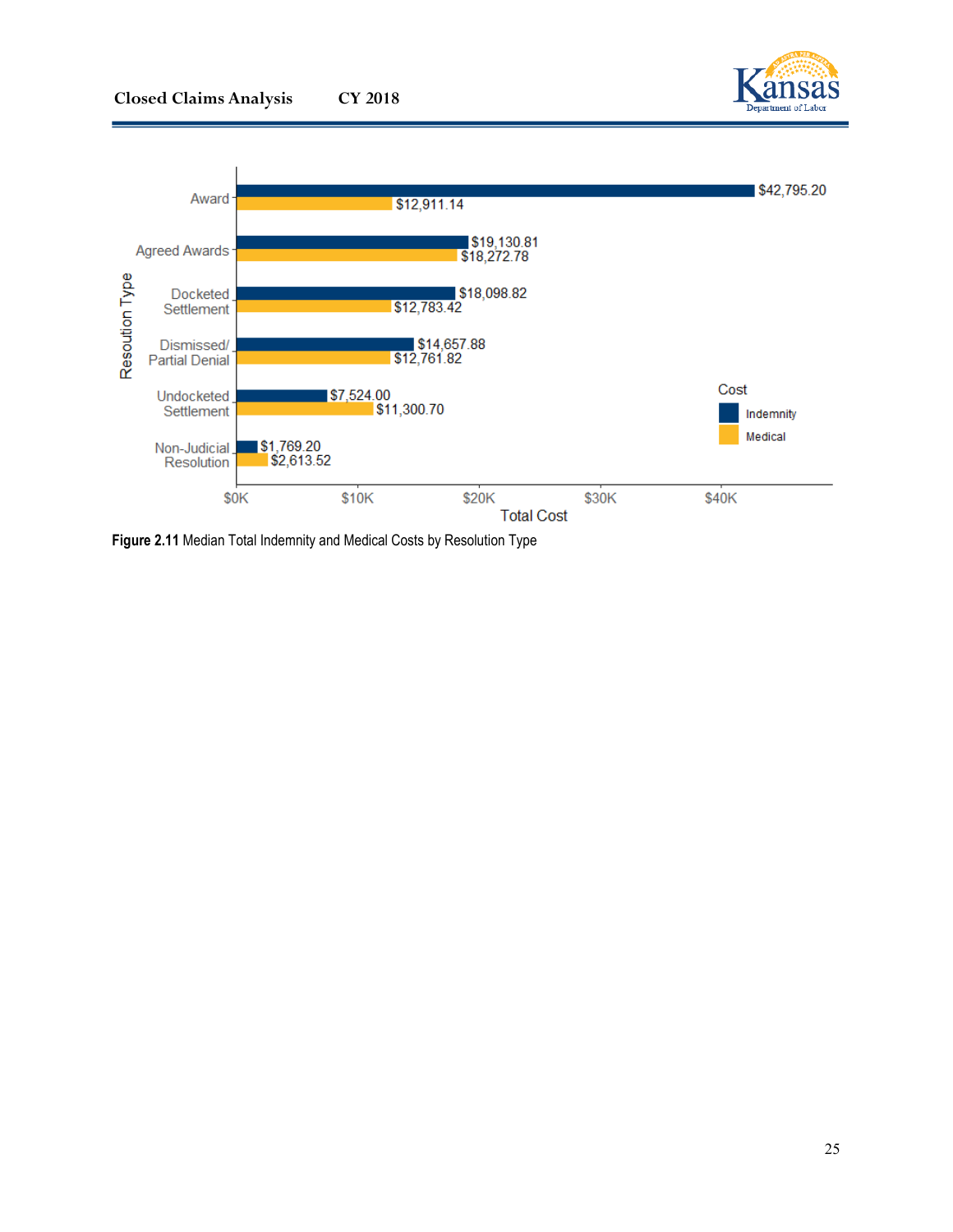![](_page_29_Picture_1.jpeg)

## **Appendix A: Data Set Variables**

## **Claim-related variables**

## **Qualitative:**

- Claimant characteristics
	- Age in Years
	- Gender
	- Annual Wage
	- Industry Classification (NAICS code)
- Injury characteristics
	- Type of Loss (Traumatic Injury, Occupational Disease, Cumulative/Repetitive Trauma)
	- Cause of Injury; how the injury occurred
	- Nature of Injury; how body part(s) and/or systems were affected
	- Body Part: which body part(s) and/or systems were affected

## **Quantitative:**

- Cost of individual benefit types
- Aggregated benefit costs (Total Benefits Paid, Indemnity Benefits Paid, Medical Benefits Paid, etc.)

## **Temporal:**

• Claim Time: the number of days between the submission date of the earliest First Report of Injury and the submission date of the final (SROI FN) report

## **Judicial process variables**

## **Qualitative:**

- Resolution Type (Judicially Resolved, Judicially Mediated/Not Resolved, Non-Judicially Mediated)
- Resolution Path (Award, Undocketed Settlement, etc.)
	- Award: compensation determined by decision of an Administrative Law Judge
	- Agreed Awards: compromises that require oversight of an Administrative Law Judge
		- **include true Agreed Awards, Joint Petition/Stipulation, Redemption Settlements**
	- Settlements:
		- **D** Docketed settlement: settlement arrived at after filing application for hearing
		- Undocketed Settlement: settlement approved without filing of application for hearing
	- Dismissed/Partial Denial: judiciary determines benefits to be partially denied, or case ultimately dismissed with no further benefits awarded. Involves cases for which benefits are paid, but claimant seeks further benefits through judicial process
	- Non-Judicial Resolution: benefits conferred without need for judicial intervention

## **Temporal:**

• Judicial Time: the number of days between the first official judicial filing and the earlier of the claim closure date or the last judicial resolution point (the most recent acceptance or rejection of a matter involving benefits dispensation; includes settlement dates, (agreed) award approval dates, dismissal or denial orders, or otherwise date most recent hearing was held).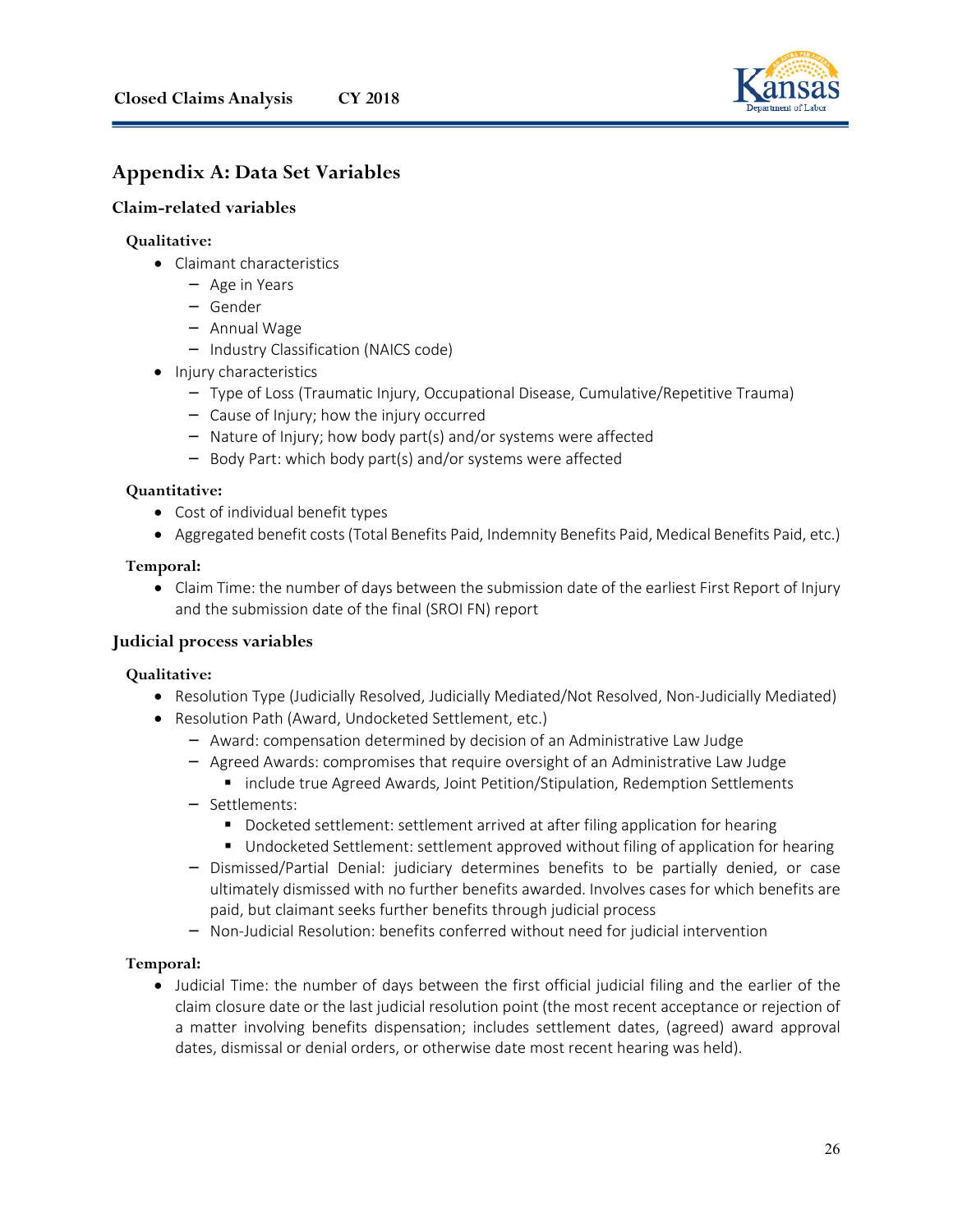$\overline{a}$ 

![](_page_30_Picture_1.jpeg)

## **Appendix B: Sample Methodology**

Claims data is, by nature, inherently problematic due to errors in reporting and to changes in national standards of reporting requirements. Data can also be impacted by internal changes, such as when the Workers Compensation Division adopted the OSCAR (Online System for Claims Administration and Research/Regulation) digital management system in November 2018 that changed the way we receive, interpret, and store data. Structural changes present a challenge in analysis since it is important that the data reflect typical outcomes for the population or sample of interest (in this case, claims closing in 2018), rather than reflect the influence of the structural changes themselves.

For these reasons, the decision was made to evaluate a sample of claims, rather than the entire set of closed claims as had been done in previous years. Taking a random sample of available claims reduces the likelihood that a handful of atypical claims that have been impacted significantly by structural changes will have undue influence on the data patterns. Hopefully, by approaching our analysis in this way, real trends can emerge in comparisons of data over time, provided that the data collection and sampling methods are commensurate.

The data for the present study consist of a sample of 1000 claims taken from the set of all claims that closed in 2018 (the initial data set). Beginning with the initial data set (n = 5636), claims were removed if they did not meet a basic threshold for inclusion. Claims that did not have regular benefits reported on their Final (FN) summary EDI (Electronic Data Interchange) reports were excluded ([1](#page-30-0)15 claims),<sup>1</sup> as were all claims from a particular EDI trading partner who failed to report any medical payment information (82 claims). We also excluded claims with certain types of claimant information. These included one claim with a claimant whose age was reported as 220 years, and claims with claimants having an annual wage less than \$1500 (186 claims) or greater than \$250,000 (1 claim). Claims whose judicial outcomes could not be adequately tracked were also excluded from consideration (131 claims). These primarily consisted of claims that closed during November and December of 2018, during which the Division of Workers Compensation was transitioning to OSCAR.<sup>[2](#page-30-1)</sup> Finally, an additional four closed claims were excluded because they were later denied by judicial determination, rendering reported payment information inaccurate. The sample size of 1000 was chosen for its ease in calculating descriptive statistics.

<span id="page-30-0"></span> $1$  The failure to include summary indemnity payment information on an indemnity claim indicates a serious reporting error. Because of the complexity of EDI reporting requirements, it is possible for indemnity claims to be closed with information missing on the final report. Claims administrators use a variety of reporting tools, some of which do not automatically calculate benefit summary information on reports.

<span id="page-30-1"></span><sup>2</sup> The OSCAR (Online System for Claims Administration and Research/Regulation) system went live in November 2018.